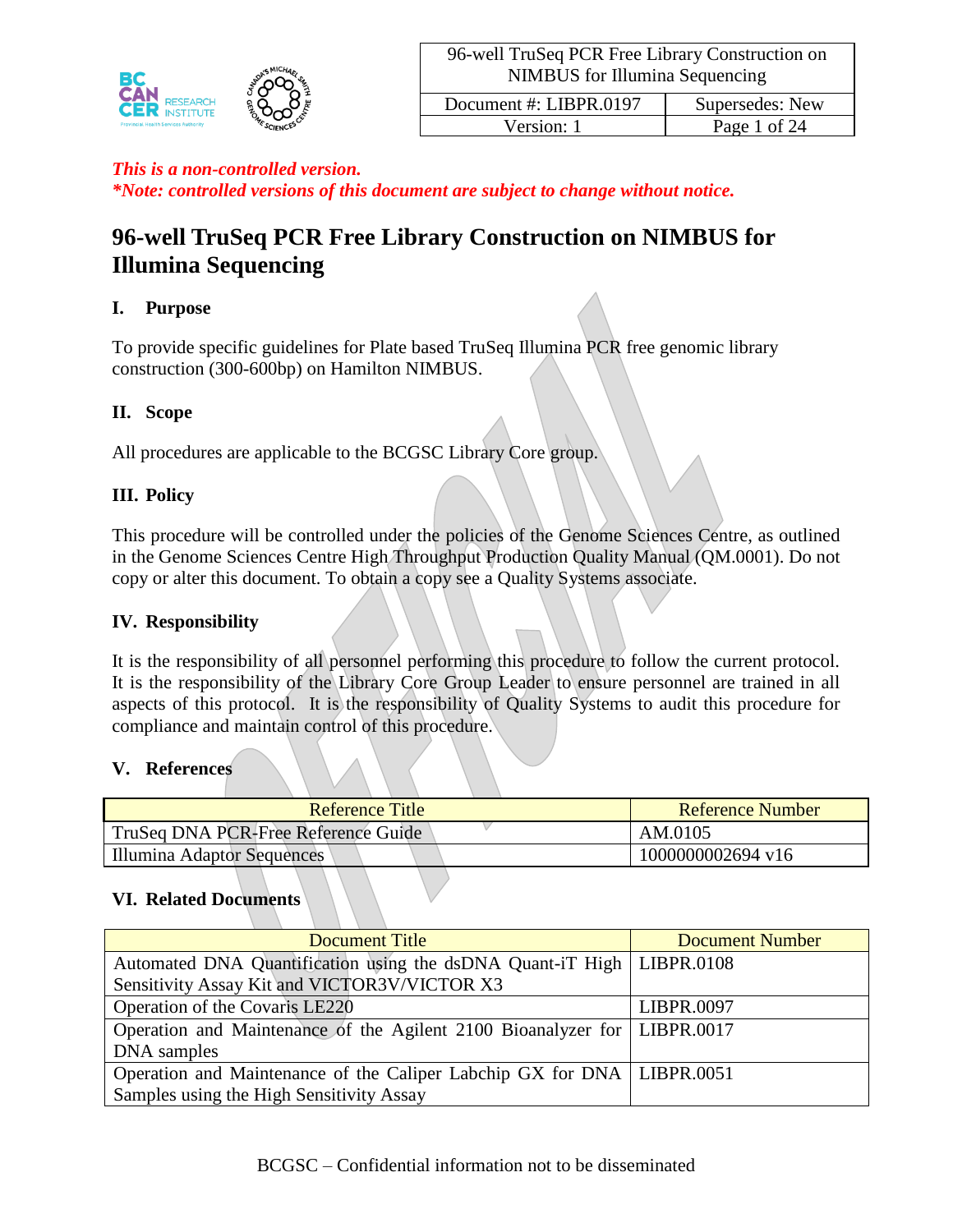

*\*Note: controlled versions of this document are subject to change without notice.*

| Document Title                                        | <b>Document Number</b> |
|-------------------------------------------------------|------------------------|
| Quantifying DNA samples using the Qubit 4 Fluorometer | LIBPR.0153             |
| JANUS G3 Normalization and Pooling of DNA Samples     | LIBPR.0146             |
| Automated qPCR reaction setup                         | LIBPR.0125             |

### **VII. Safety**

All Laboratory Safety procedures will be complied with during this procedure. The required personal protective equipment includes a laboratory coat and gloves. See the safety data sheet (SDS) for additional information.

### **VIII. Materials and Equipment**

| <b>Name</b>                                                        | Supplier                        | Number: #           |                         | Model or Catalogue # |
|--------------------------------------------------------------------|---------------------------------|---------------------|-------------------------|----------------------|
| TruSeq DNA PCR-Free Library Prep (96 Samples)                      | Illumina                        | 20015963            |                         |                      |
| IDT for Illumina TruSeq DNA UD Indexes (96<br>indexes, 96 samples) | Illumina                        | 20023784            |                         | ✓                    |
| Fisherbrand Textured Nitrile gloves - various sizes                | Fisher                          | 270-058-53          |                         | ✓                    |
| dNTPs, 10 mM each                                                  | Invitrogen                      | 46-0519             |                         | $\checkmark$         |
| Ice bucket                                                         | Fisher                          | 11-676-36           |                         |                      |
| Covaris LE220 with WCS and Chiller                                 | Covaris                         | LE220               | $\checkmark$            |                      |
| DNA AWAY                                                           | Molecular<br><b>BioProducts</b> | 21-236-28           |                         | ✓                    |
| Gilson P2 pipetman                                                 | Mandel                          | GF-44801            | $\checkmark$            |                      |
| Gilson P10 pipetman                                                | Mandel                          | GF-44802            | ✓                       |                      |
| Gilson P20 pipetman                                                | Mandel                          | GF23600             | $\checkmark$            |                      |
| Gilson P200 pipetman                                               | Mandel                          | GF-23601            | $\overline{\checkmark}$ |                      |
| Gilson P1000 pipetman                                              | Mandel                          | GF-23602            | $\checkmark$            |                      |
| Diamond Filter tips DFL10                                          | Mandel Scientific               | GF-F171203          |                         | $\checkmark$         |
| Diamond Filter tips DF30                                           | Mandel Scientific               | GF-F171303          |                         | $\checkmark$         |
| Diamond Filter tips DF200                                          | <b>Mandel Scientific</b>        | GF-F171503          |                         | ✓                    |
| Diamond Filter tips DF1000                                         | Mandel Scientific               | GF-F171703          |                         | $\checkmark$         |
| Galaxy mini-centrifuge                                             | <b>VWR</b>                      | 37000-700           | $\checkmark$            |                      |
| VX-100 Vortex Mixer                                                | Rose Scientific                 | S-0100              | $\checkmark$            |                      |
| Black ink permanent marker pen                                     | <b>VWR</b>                      | 52877-310           |                         | $\checkmark$         |
| Clear Tape Sealer                                                  | Qiagen                          | 19570               |                         | $\checkmark$         |
| Aluminum Foils seals                                               | <b>VWR</b>                      | 60941-126           |                         |                      |
| Aluminum foil tape, 3"x 60 yds                                     | Scotch/3M                       | 34000740            |                         | $\checkmark$         |
| Eppendorf BenchTop Refrigerated Centrifuge 5810R                   | Eppendorf                       | 5810R               | $\checkmark$            |                      |
| <b>Bench Coat (Bench Protection Paper)</b>                         | Fisher                          | 12-007-186          |                         | ✓                    |
| Small Autoclave waste bags 10"X15"                                 | Fisher                          | 01-826-4            |                         |                      |
| Anhydrous Ethyl Alcohol (100% Ethanol)                             | Commercial<br>Alcohols          | 00023878            |                         | ✓                    |
| <b>IKA Works Vortexer</b>                                          | Agilent                         | MS2S9-5065-<br>4428 | ✓                       |                      |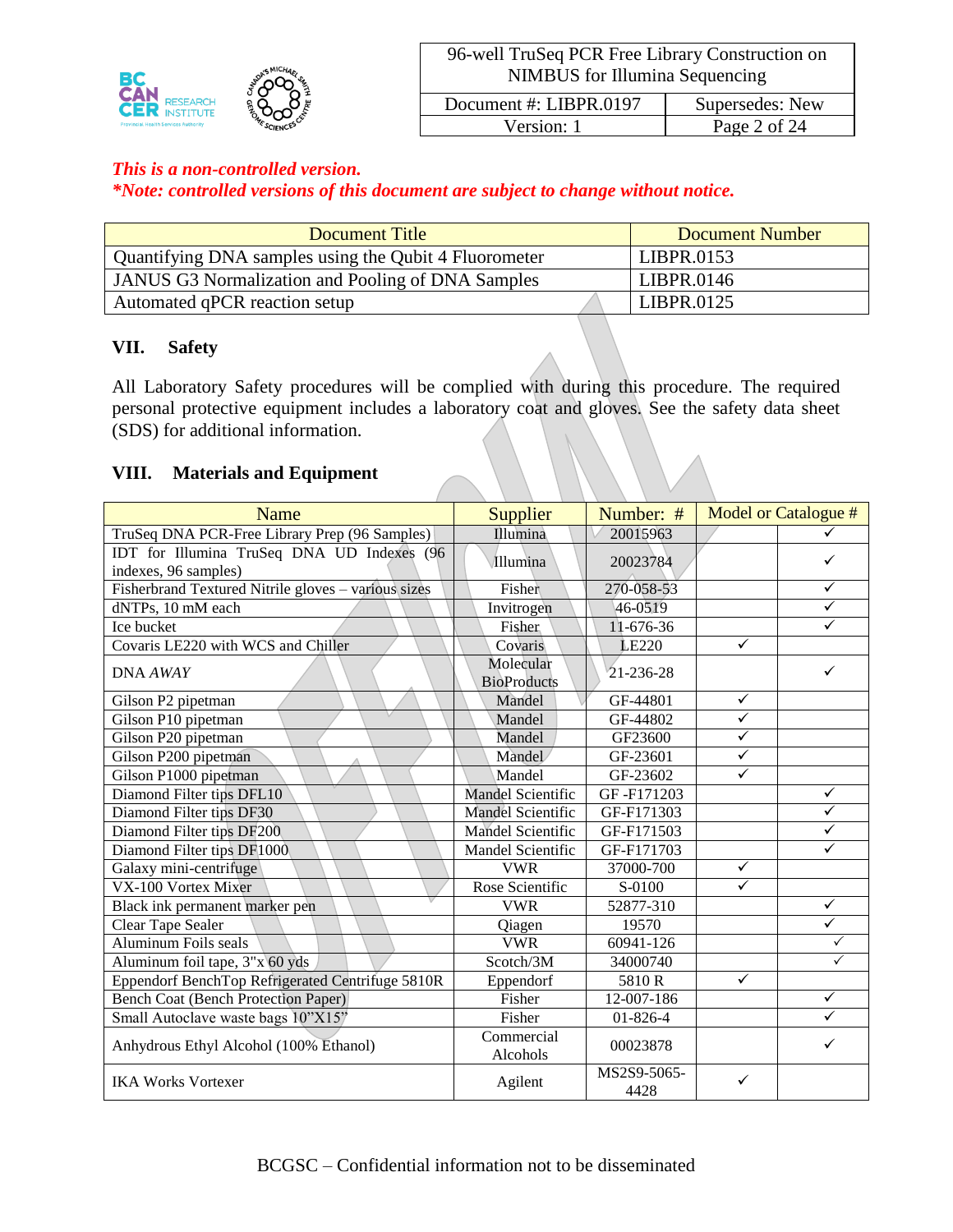

Version: 1 Page 3 of 24

#### *This is a non-controlled version.*

### *\*Note: controlled versions of this document are subject to change without notice.*

| <b>Name</b>                                                  | Supplier                     | Number: #         |              | <b>Model or Catalogue #</b> |
|--------------------------------------------------------------|------------------------------|-------------------|--------------|-----------------------------|
| 22R Microfuge Centrifuge                                     | Beckman                      | 22R<br>Centrifuge | ✓            |                             |
| PCRmax Alpha Cycler 4                                        | Froggabio/Cole<br>Parmer     | AC496             | ✓            |                             |
| Plate, 96-Well reservoirs, diamond-bottom, Low-<br>Profile   | <b>Thomas Scientific</b>     | 1149J14           |              | $\checkmark$                |
| AB1000 96-well 200µL PCR plate                               | Fisher                       | AB1000            |              | $\checkmark$                |
| MagMax express 96 Deep Well plates (EtOH and<br>waste)       | Applied<br><b>Biosystems</b> | 4388476           |              | ✓                           |
| Storage Plate, 96-well, 1.2mL, square well, U-<br>bottomed   | ABgene                       | AB1127            |              | ✓                           |
| Microlab NIMBUS                                              | <b>NIMBUS</b>                | Hamilton          | $\checkmark$ |                             |
| <b>Eppendorf Benchtop Centrifuge</b>                         | Eppendorf                    | 5810R             | $\checkmark$ |                             |
| 70% Ethanol                                                  | In house                     | N/A               | N/A          | N/A                         |
| Qiagen Buffer EB - 250mL                                     | Qiagen                       | 19086             |              | ✓                           |
| <b>UltraPure Distilled Water</b>                             | Invitrogen                   | 10977-023         |              | $\checkmark$                |
| Nuclease Free 2.0mL eppendorf tube                           | Ambion                       | 12400             |              | $\checkmark$                |
| 5 mL Screw Cap tubes                                         | <b>Ultident</b>              | SCT-5ML-S         |              | $\checkmark$                |
| Alpaqua Magnum FLX                                           | Alpaqua<br>Engineering       | A000400           | $\checkmark$ |                             |
| NIMBUS P50 tips 50µL Clear Sterile Tips, 5760<br>tips/case   | Hamilton Co.                 | 235831            |              | ✓                           |
| NIMBUS P300 tips 300µL Clear Sterile Tips, 5760<br>tips/case | Hamilton Co.                 | 235832            |              | ✓                           |
| Tween 20, 10%, for easy pipetting, 1L                        | Bio-Rad                      | 161-0781          |              | ✓                           |
| ALPS 50V Microplate Heat Sealer                              | Thermo Scientific            | AB-1443           | $\checkmark$ |                             |
| EZPierce 20µM Thermal foil                                   | ThermoFisher                 | AB1720            |              | $\checkmark$                |

# **These sequences are for internal use only:**

### **Barcoded as IDT for Illumina TruSeq DNA UD indexes**

The dual indexed adapter sequences are proprietary and their design is depicted below.

### **Index 1 (i7) Adapters**

GATCGGAAGAGCACACGTCTGAACTCCAGTCAC**[i7]**ATCTCGTATGCCGTCTTCTGCT TG **Index 2 (i5) Adapters** AATGATACGGCGACCACCGAGATCTACAC**[i5]**ACACTCTTTCCCTACACGACGCTCTT **CCGATCT** 

#### **Where the i7 and i5 are 10 bp unique dual indices.**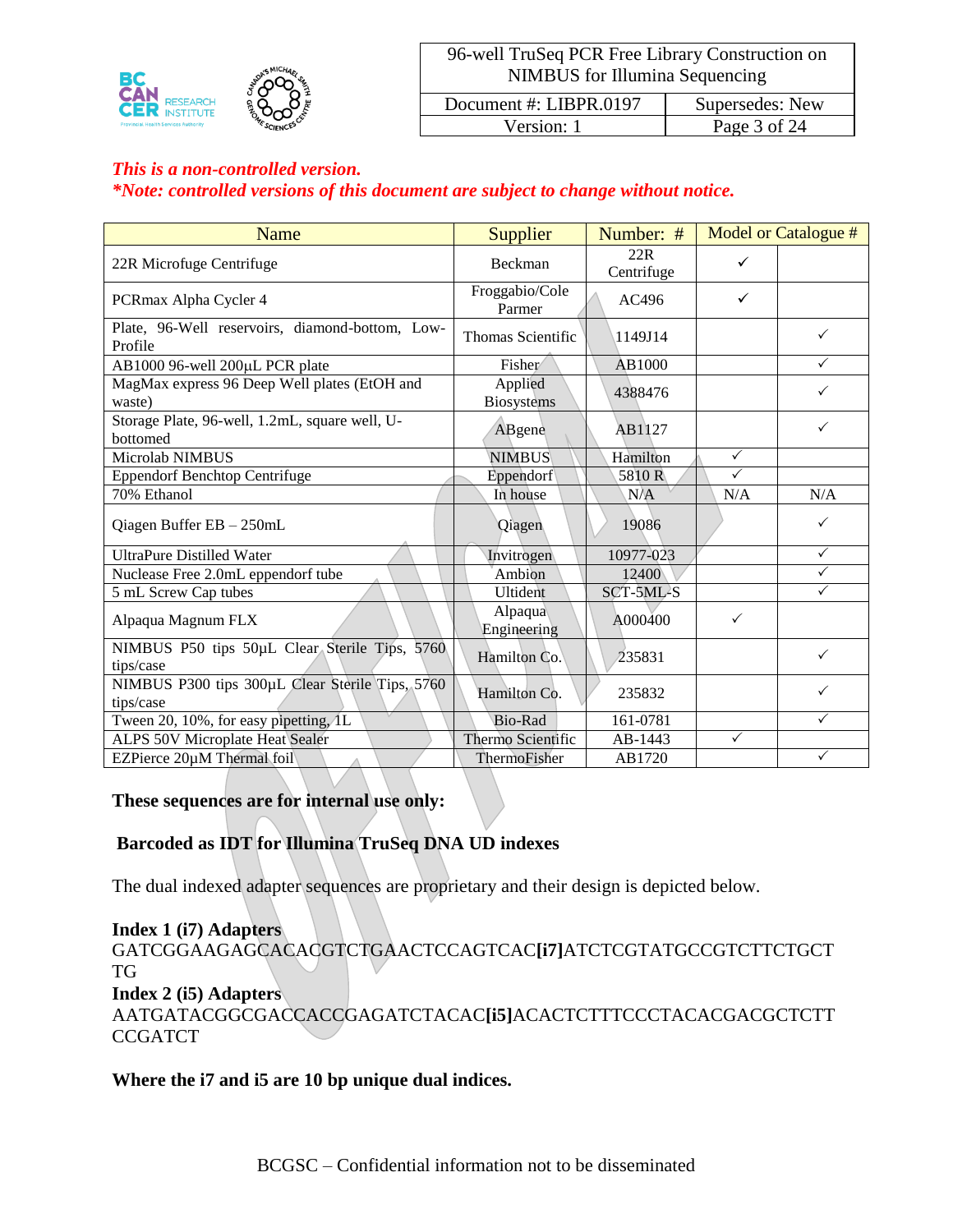

Version: 1 Page 4 of 24

### *This is a non-controlled version.*

*\*Note: controlled versions of this document are subject to change without notice.*

### **IDX Cap Universal Primer (For Rescue PCR and 10X PCR QC)**

**Note: 10 cycle PCR QC is for troubleshooting purpose only. Instruction is not listed on this SOP.**

**5' IDX CAP:** AATGATACGGCGACCACCG **3' IDX CAP:** CAAGCAGAAGACGGCATACGAG

### **IX. Introduction and Guidelines**

#### **1. General Guidelines**

- 1.1. Ensure proper personal protective equipment is used when handling sample plates, reagents and equipment. Treat everything with clean PCR techniques.
- 1.2. Wipe down the assigned workstation, pipetman, tip boxes and small equipment with DNA *AWAY*. Ensure you have a clean working surface before you start.
- 1.3. Pre-PCR and Post-PCR work should be performed in the  $5<sup>th</sup>$  Floor and  $6<sup>th</sup>$  floor laboratories, respectively.
- 1.4. Acronyms: NA stands for Not Applicable. Pre-LC refers to Pre-Library Construction. Post-LC refers to Post-Library Construction. BC refers to Bead Clean.
- 1.5. Discuss with the supervisor/designated trainer the results of every QC step. Report and record equipment failures and/or malfunctions and variations in reaction well volumes.

### **2. General Plate Guidelines**

- 2.1. Up to 2 plates can be processed at a time by one technologist using the Hamilton NIMBUS.
- 2.2. To avoid cross-well contamination, reaction plates should never be vortexed and plate seals should never be re-used. Use NIMBUS for mixing and protocol "Resuspend" Samples.med" to resuspend samples.
- 2.3. Use VWR foil seals for both short term storage and tetrad incubations, and 3M aluminum foil seal for long term storage.
- 2.4. Quick spin the plate(s) at 4ºC for 1 minute at 2000g before being placed on the NIMBUS and after incubation.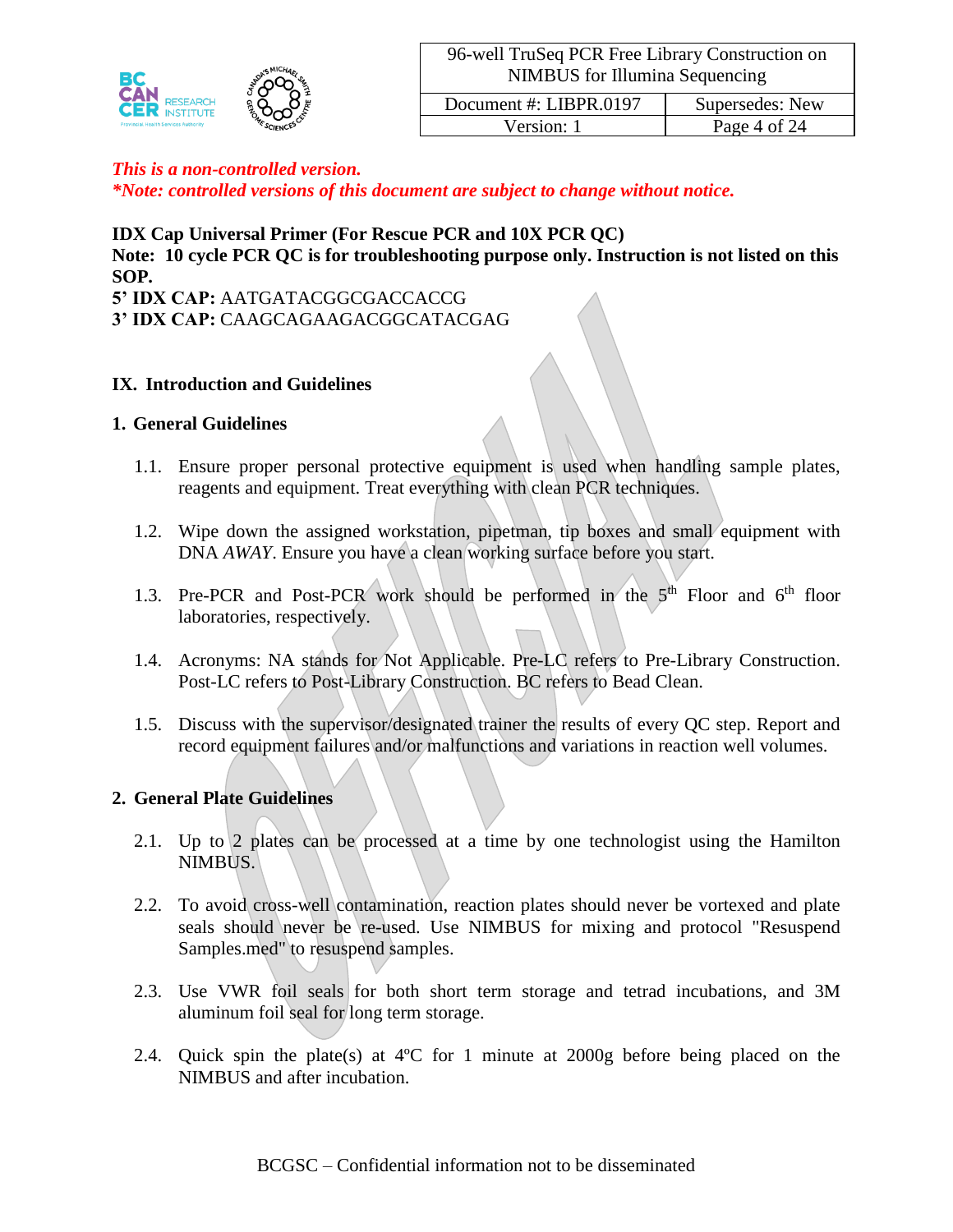

*\*Note: controlled versions of this document are subject to change without notice.*

2.5. Sample plates can be stored at -20ºC overnight after every step except post Adenylation and post Ligation. Adenylation and ligation must be performed on the same day. At least one bead clean must be performed post ligation.

### **3. Positive and Negative Controls**

- 3.1. The positive control template to be used for this protocol is HL60 genomic DNA. The yield of library products constructed from positive controls is expected to differ from those of collaborators' samples. However, the yield should not differ significantly from that of previously constructed positive controls.
- 3.2. The negative control template to be used for this protocol is Qiagen Elution Buffer. This control will measure background products that result from the library construction process.

### **4. General Brew Preparation Guidelines**

- 4.1. Double check the QA release and expiry date of each reagent.
- 4.2. Thaw required reagents and premixed brews and place them on ice. Enzymes should be left in the freezer until ready to use. Each premix is limited to freeze-thaw 3 times for library construction use.
- 4.3. Reagents and enzymes should be well mixed, the former by pulse-vortexing and the latter by gentle tapping of the tube or gentle repeat inversions. Treat premixed brews as enzymes. After mixing, quick spin down in a mini-centrifuge.
- 4.4. Once prepared, all brews should be well mixed by gentle, repeated pulse-vortexing to ensure equal distribution of all components and thus uniformity of enzymatic reactions across a plate. The ligation brew is particularly viscous.
- 4.5. All reactions require the preparation of a brew source plate.
- 4.6. All brews are aliquoted by the technician. No dead volume is required as DNA is added to the brew. It is imperative that utmost care is taken to aliquot exact volume.
- 4.7. Follow instructions in this SOP to determine the volume of premixed brew per well.
- 4.8. Allow Resuspension Buffer (RSB) and Sample Purification Beads (SPB) 30 minutes to reach room temperature before use.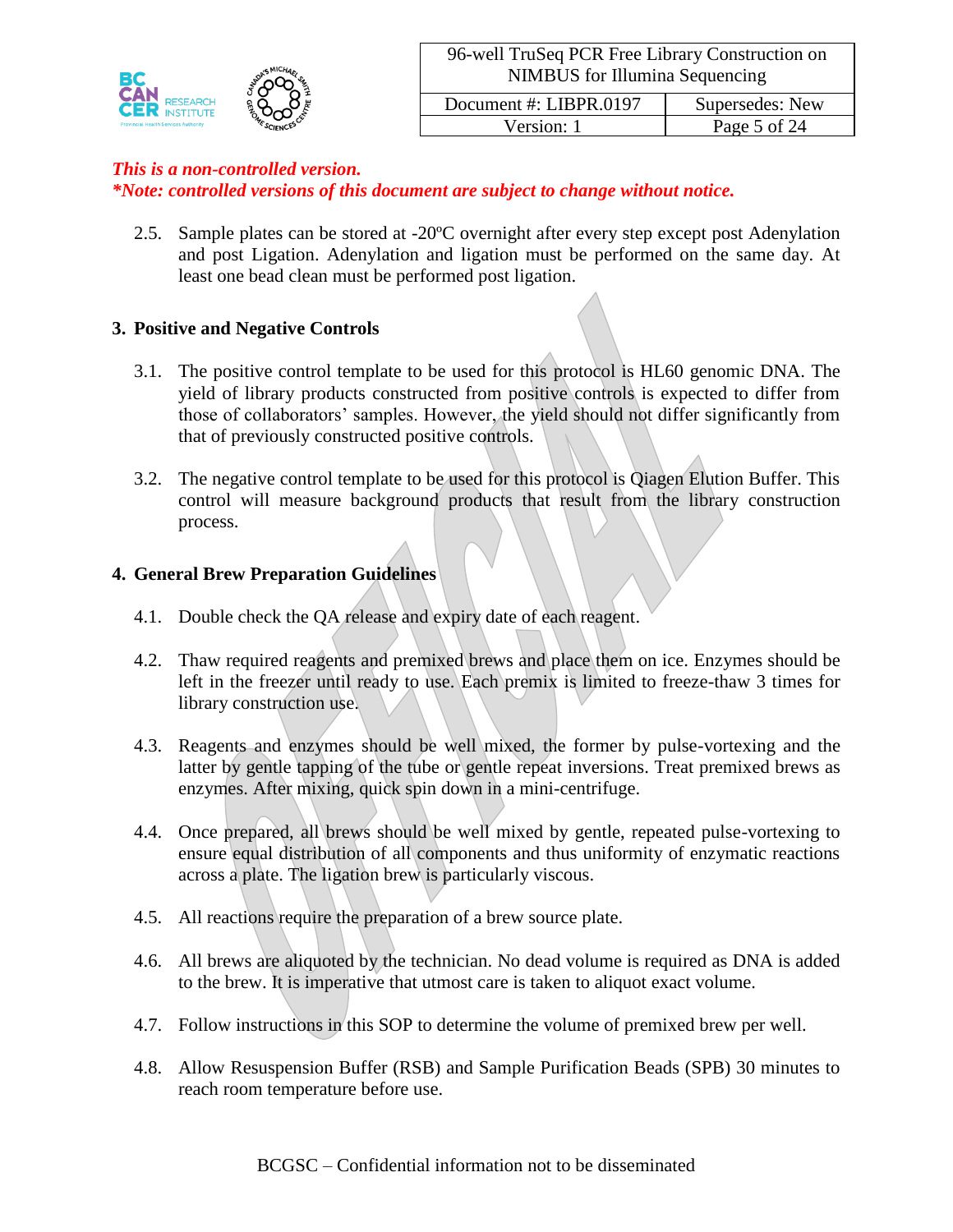

*\*Note: controlled versions of this document are subject to change without notice.*

# **5. Hamilton NIMBUS Handling Guidelines**

- 5.1. Reaction brews vary in viscosity, selecting the correct pipetting technique is therefore essential to ensure accurate volume transfer.
- 5.2. The default dead volume required by the NIMBUS for each well of a brew source plate is 5 µL/well regardless of the number of plates being processed. This SOP doesn't require any dead volume for brews. The dead volume required by the NIMBUS in the 96-well reservoir is 25 mL.
- 5.3. For each reaction setup, confirm the plate and tip box locations on the NIMBUS deck match the software deck layout on the computer screen.
- 5.4. Ensure plate seals are removed before starting the NIMBUS program.

### **6. General notes on NIMBUS programs**

The following steps are generally followed:

- A. Start Hamilton Run control
- B. Open File/Production/ /Illumina TruSeq LibraryConstruction- Scheduler.wfl Note: file type must have the.wfl extension.
- C. Select TruSeq PCR-Free

The NIMBUS bead cleanup modules employed in this SOP are based on the following conditions:

| <b>Bead Binding</b><br>Time (mins) | 1 <sup>st</sup> Magnet Clearing<br>Time (mins) | 2 X 70%<br><b>EtOH</b> Wash<br>Vol (uL) | <b>Ethanol Air-dry</b><br>Time (mins) | <b>Elution</b><br>Volume $(\mu L)$ | <b>Elution time</b><br>(mins) | 2 <sup>nd</sup> Magnet Clearing<br>time (mins) |
|------------------------------------|------------------------------------------------|-----------------------------------------|---------------------------------------|------------------------------------|-------------------------------|------------------------------------------------|
|                                    |                                                | 150                                     |                                       | 18                                 |                               | $2 - 5$                                        |

Note: Bead to reaction ratios are defined at each step.

### **X. Procedure**

**Note: All version numbers for Nimbus protocols have been removed on this document. They are present when running the protocol. If you are unsure which version to use, consult your supervisor.**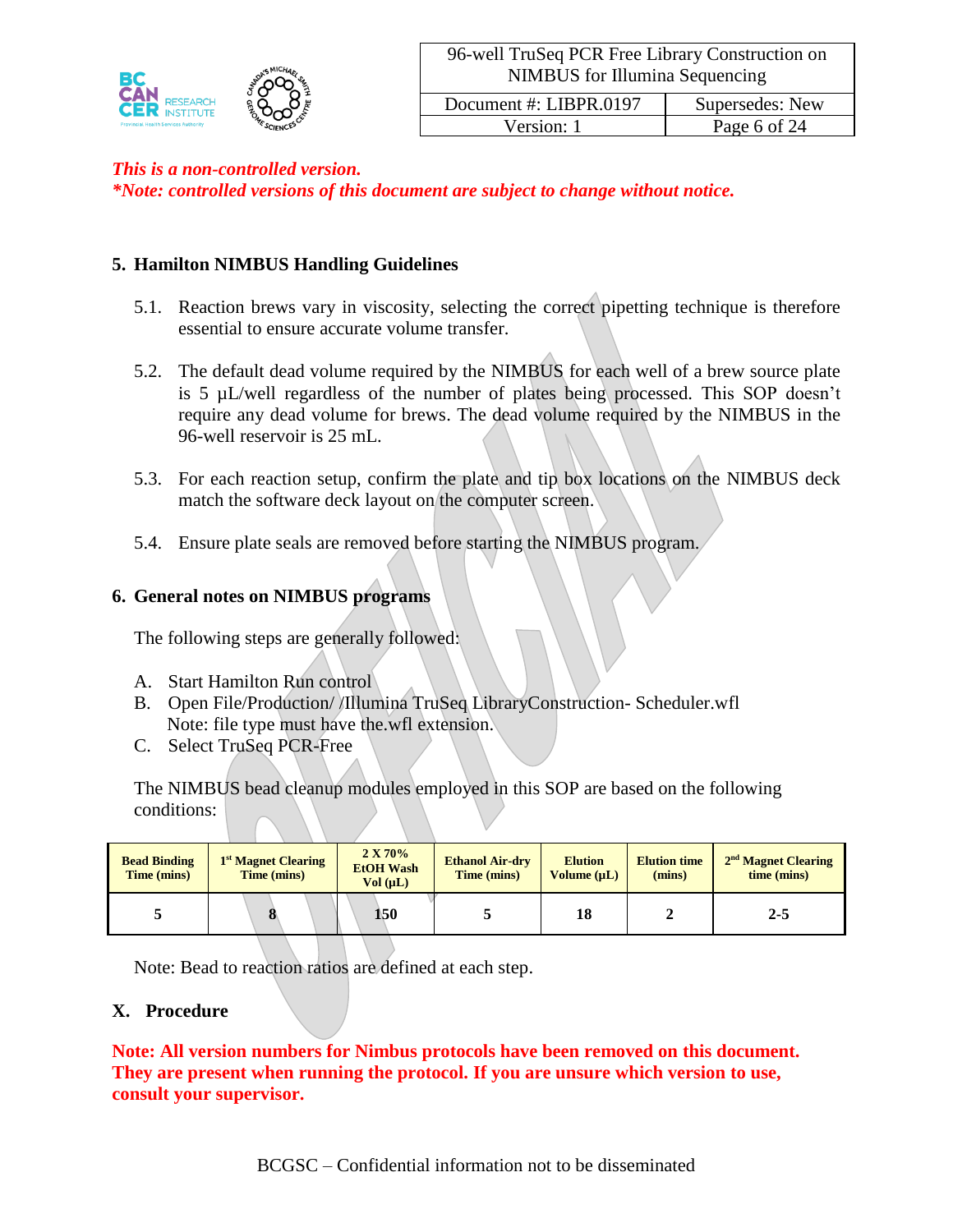

Version: 1 Page 7 of 24

# *This is a non-controlled version. \*Note: controlled versions of this document are subject to change without notice.*

# **1. Initial QC**

1.1. For each gDNA 96 well stock plate, quantify according to the following SOP:

LIBPR\_WORKINST.0108 Automated DNA Quantification using the dsDNA Quant-iT High Sensitivity Assay Kit and VICTOR3V/VICTOR X3

### **2. Sample Normalization on the JANUS Automated Workstation**

- 2.1. Samples must be diluted in 62.5 µL of Resuspension Buffer (RSB) prior to shearing. The minimum requirement is 250 ng or 4 ng/ $\mu$ L in 62.5  $\mu$ L. The ideal input is 1000 ng or 16 ng/ $\mu$ L in 62.5  $\mu$ L.
- 2.2. Normalize input as directed by your supervisor and according to the following SOP:

LIBPR.0113 Normalization of Nucleic Acid Concentration using the JANUS automated workstation

### **3. Shearing**

- 3.1. The NIMBUS has off-set pipetting capability; hence we can run any number of samples on a plate.
- 3.2. Samples need to be arrayed in the same order as the IDT for Illumina TruSeq DNA UD Index adapter plate layout. Ensure that the source and destination plate layouts match for all plates, including the source DNA, Covaris shearing, brew and adapter plates.
- 3.3. To transfer normalized DNA into the Covaris plate or Covaris strip tubes, log into the NIMBUS computer with your phage login and password and follow Step 6 of Introduction and Guideline.
- 3.4. Log into the NIMBUS and select Shearing Setup:

Hamilton Run Control: File > Open > Production > > Illumina TruSeq Library Construction.wfl > TruSeq PCR-Free > Shearing Setup

3.5. NIMBUS pierces the Covaris foil one column at a time using p300 tips.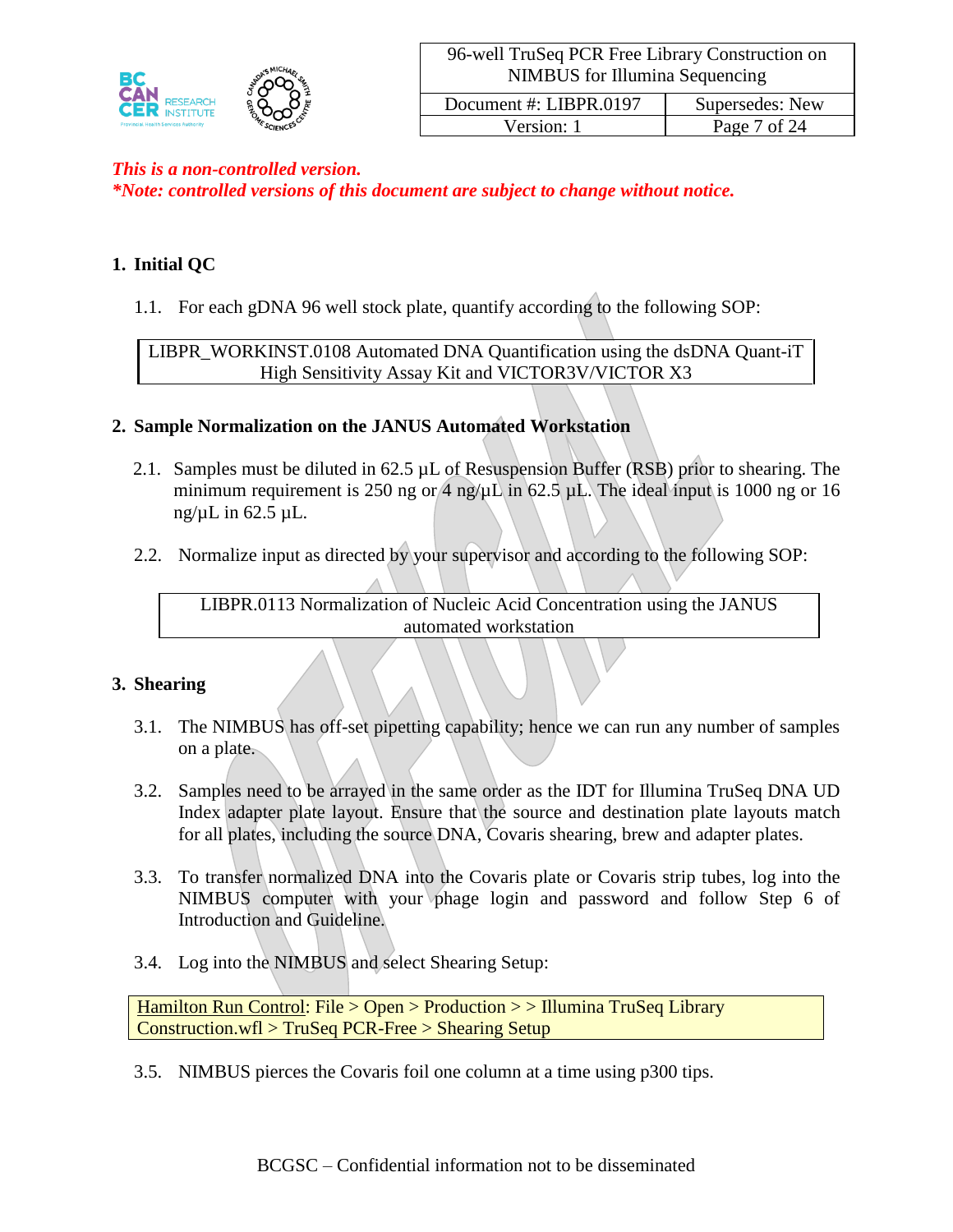

*\*Note: controlled versions of this document are subject to change without notice.*

- 3.6. After piercing, DNA is transferred into the Covaris plate/Covaris strip tubes using p50 tips.
- 3.7. Cover the Covaris plate with Covaris/VWR foil. Covaris strip tubes can be covered with Covaris foil strips or Covaris/VWR foil.
- 3.8. Refer to the following SOP for shearing conditions:

LIBPR.0097 Operation of the Covaris LE220

**Make sure that you have performed the shearing twice with a spin in between according to the SOP above.**

# **4. Agilent HS DNA QC after shearing – Spot Check**

4.1. For each 96 well plate of sheared samples, use 1 µL from 11 random samples (ensure that at least one of these samples is a positive control and one sample is a negative control) to spot check on a High Sensitivity DNA Agilent Assay.

LIBPR.0017 Operation and Maintenance of the Agilent 2100 Bioanalyzer for DNA samples

4.2. The profile for sonicated DNA should have the peak close to 425 bp. Consult with your supervisor to confirm the sonicated DNA profiles. Repeat shearing may be necessary in some cases, and if so ask your supervisor for the additional required sonication time.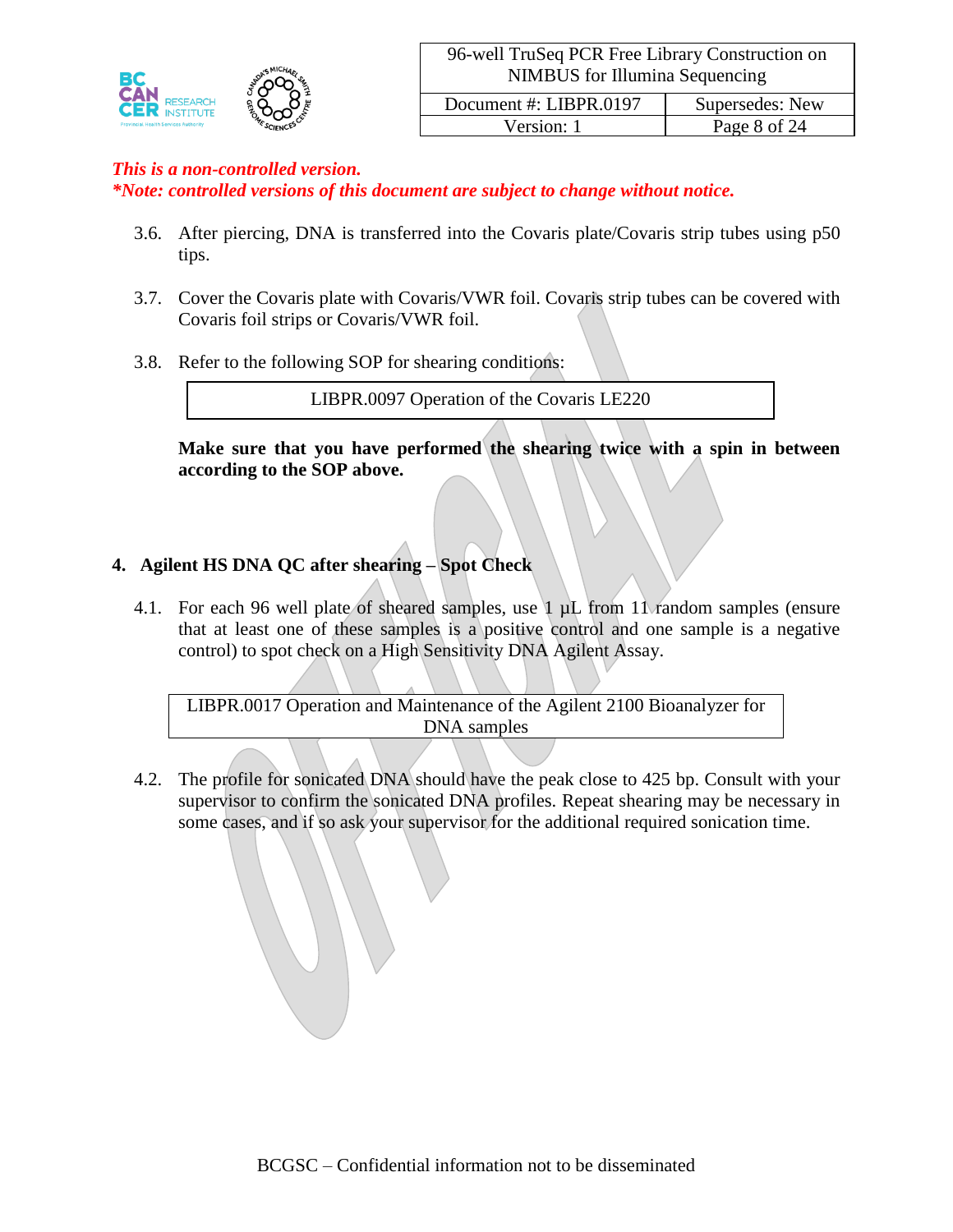

# *This is a non-controlled version. \*Note: controlled versions of this document are subject to change without notice.*



**Figure 1: High Sensitivity DNA chip showing ideal shearing in the 300:600 bp range**

# **5. Transferring DNA out of Covaris Plate or Covaris strip tubes**

5.1. Log into the following NIMBUS program to transfer sheared gDNA to an AB1000 plate. Follow the deck layout and prompts. All sample volume is removed from the Covaris plate. Do note that NIMBUS does multiple transfers to ensure that maximum volume is transferred.

Hamilton Run Control: File > Open > Production > > Illumina TruSeq LibraryConstruction v1.0.wfl > TruSeq PCR-Free > **Transfer out of Covaris**

- 5.2. **Please note: you MUST remove the TOP foil cover prior to starting the transfer step.** The NIMBUS is not programmed to pierce the foil after shearing.
- 5.3. Visually inspect the source and destination wells to ensure that all of the sheared material has been transferred. Repeat the transfer out of Covaris procedure if template is remaining in the Covaris tubes.

# **6. End-Repair and Phosphorylation Reaction**

6.1. End Repair Mix 2 (ERP 2) must be thawed on ice, and then gently mixed prior to dispensing brew into the brew plate using volumes described below. Note that aliquot volumes have to be exact, as there is no dead volume.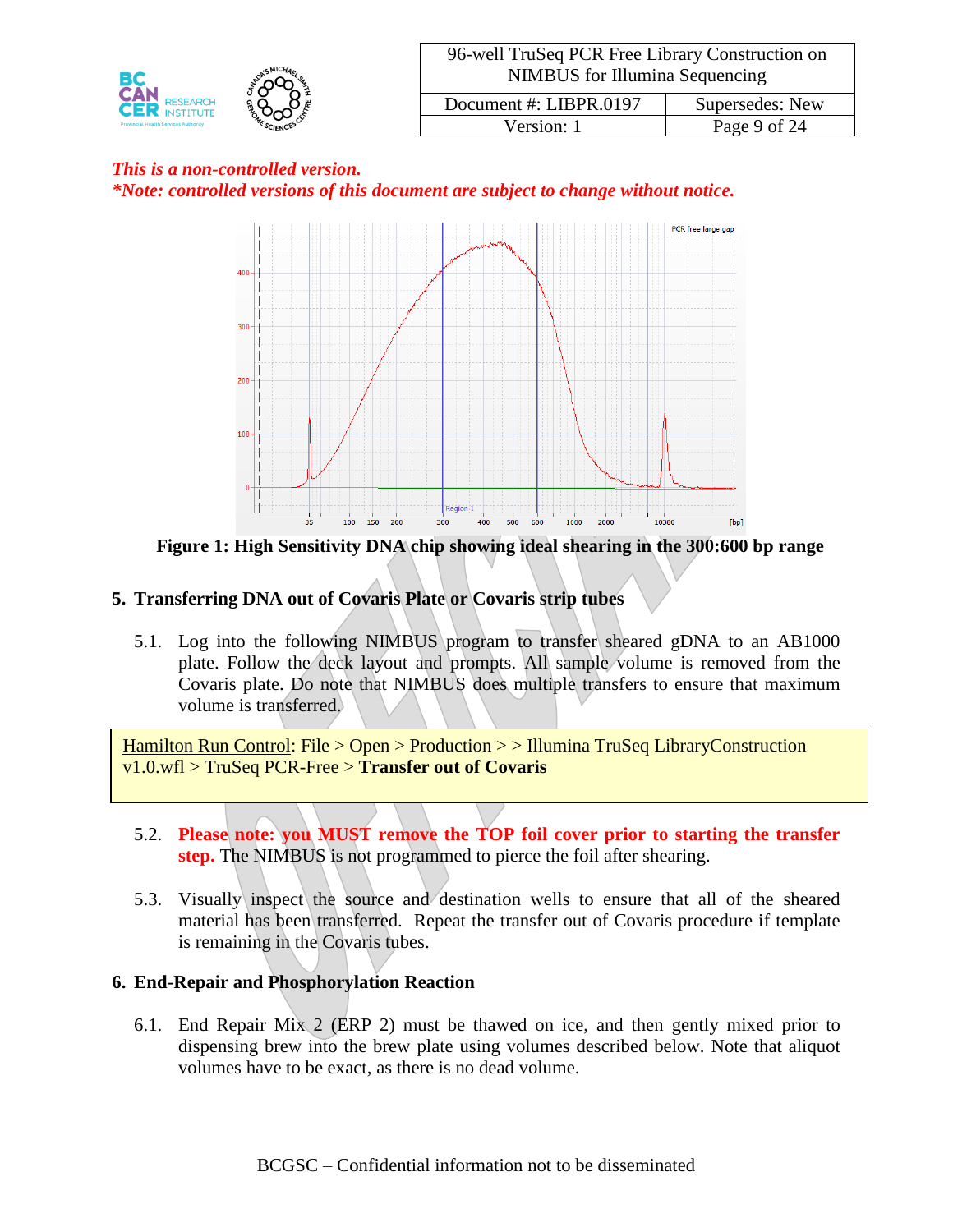

*\*Note: controlled versions of this document are subject to change without notice.*

6.2. Match brew plate layout with the DNA plate. Use a Distriman repeater pipettor to dispense brew in as many wells as needed.

| <b>Solution</b>              | Volume (µL/well) |
|------------------------------|------------------|
| End Repair Mix (ERP 2)       | 40               |
| DNA from Covaris plate       | 60               |
| <b>Total Reaction Volume</b> | 100              |

6.3. Log into NIMBUS Program as follows:

Hamilton Run Control: File > Open > Production > > Illumina TruSeq LibraryConstruction v1.0.wfl > TruSeq PCR-Free > **End Repair**

- 6.4. The brew plate is the "REACTION" and the DNA plate is the "DNA Sample." After NIMBUS program completion, seal the plate and quick spin at 4ºC for 1 minute. Inspect the reaction plate for any variations in volume.
- 6.5. Incubate End-Repair reaction plate at 30ºC for 30 minutes using the following tetrad program.

# **Tetrad Program: Run > > ER30**

6.6. After the 30 minute incubation, store plate at -20ºC or proceed to Size Selected End Repaired DNA.

### **7. Size Selected End Repaired DNA**

7.1. Log into the NIMBUS and select the pipeline-specific Size Selection method:

Hamilton Run Control: File > Open > Production > > Illumina TruSeq LibraryConstruction v1.0.wfl> TruSeq PCR-Free > **Size Select End Repaired DNA**

This step does upper and lower cut.

### **Upper Cut**

| <b>Repaired DNA</b> | <b>Beads</b> | Mix Volume | Supernatant |
|---------------------|--------------|------------|-------------|
| $(\mu L)$           | $(\mu L)$    | $(\mu L)$  | (µL)        |
| 00                  |              | 120        | 150         |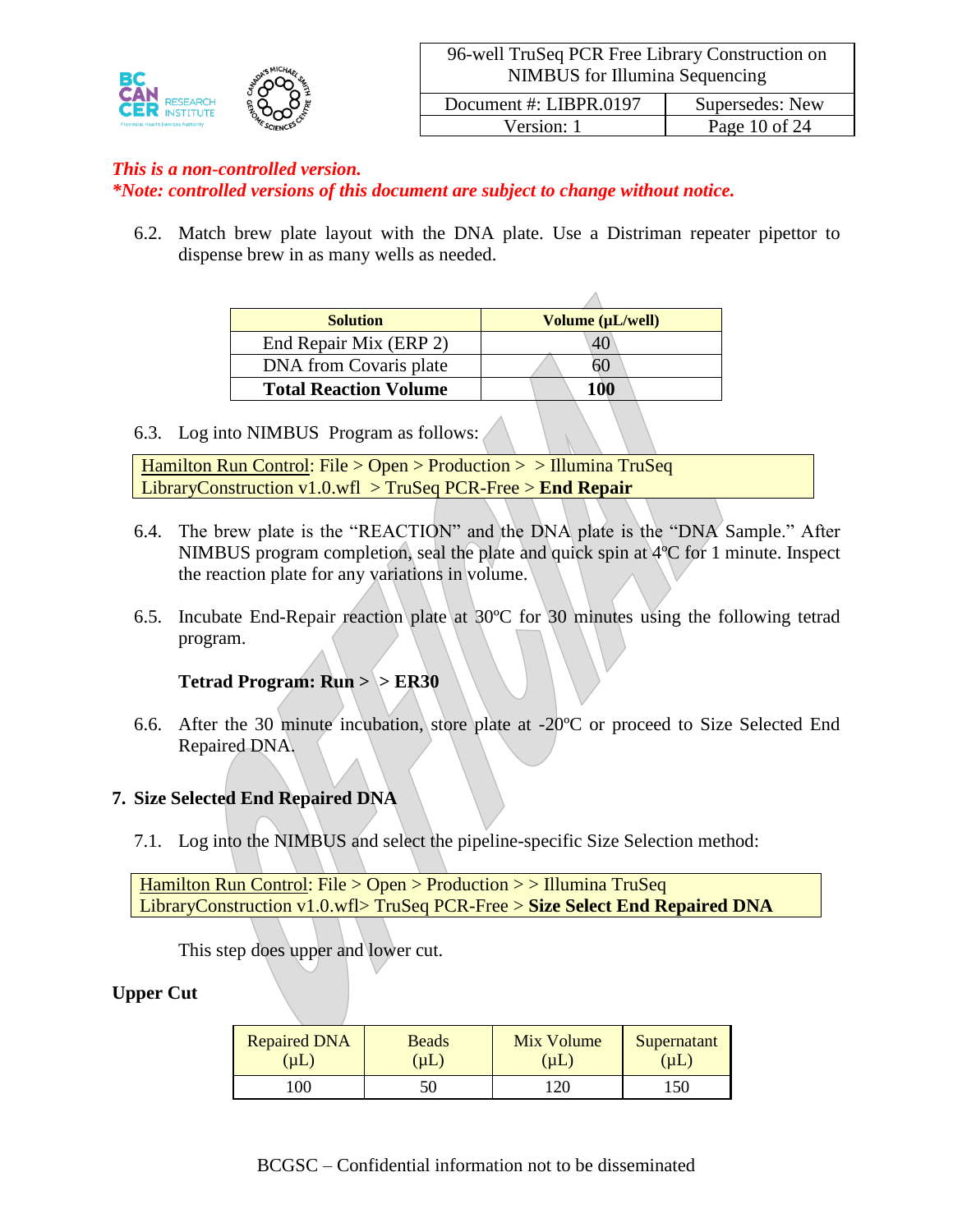

# *This is a non-controlled version. \*Note: controlled versions of this document are subject to change without notice.*

### **Lower Cut**

| Supernatant<br>$(\mu L)$ | <b>Beads</b><br>$(\mu L)$ | Mix Volume<br>$(\mu L)$ | Supernatant<br>Volume<br>$(\mu L)$ | <b>RSB</b> Elution<br>Volume<br>$(\mu L)$ | <b>Transfer</b><br>Volume<br>(µ $L$ ) |
|--------------------------|---------------------------|-------------------------|------------------------------------|-------------------------------------------|---------------------------------------|
| .50                      | رے                        | 40                      | 175                                | 18                                        | 30                                    |

7.2. Note that end-repaired product can be stored at  $-20^{\circ}$ C after size selection

# **8. Addition of an 'A' Base (A-Tailing) Reaction**

8.1. A-tailing premix must be thawed on ice, and then gently mixed prior to dispensing 12.5 µL brew per well into the brew plate as described below. Note that aliquot volumes have to be exact. There is no dead volume.

| <b>Solution</b>              | Volume (µL/well) |
|------------------------------|------------------|
| A-Tailing Mix 2 (ATL 2)      |                  |
| $End$ -Repair + BC DNA       | 17.5             |
| <b>Total Reaction Volume</b> | 30               |

# 8.2. Log into NIMBUS Program as follows:

Hamilton Run Control: File > Open > Production > > Illumina TruSeq LibraryConstruction v1.0.wfl> TruSeq PCR-Free > **A-Tailing**

- 8.3. The brew plate is the "REACTION" and the DNA plate is the "DNA Sample." After NIMBUS program completion, seal the plate and quick spin at 4ºC for 1 minute. Inspect the reaction plates for any variations in volume.
- 8.4. Incubate A-Tailing reaction plate at 37<sup>o</sup>C for 30 minutes; 70<sup>o</sup>C for 5 minutes; 4<sup>o</sup>C for 5 minutes; 4ºC hold, using the following Tetrad program.

# **Tetrad Program: Run > > ATAIL**

- 8.5. During the incubation thaw the Ligation Mix 2 (LIG 2) on ice.
- 8.6. After the incubation, temporarily store the template on ice in preparation for adapter ligation. This is not a safe stop, ligation must occur on the same day as adenylation.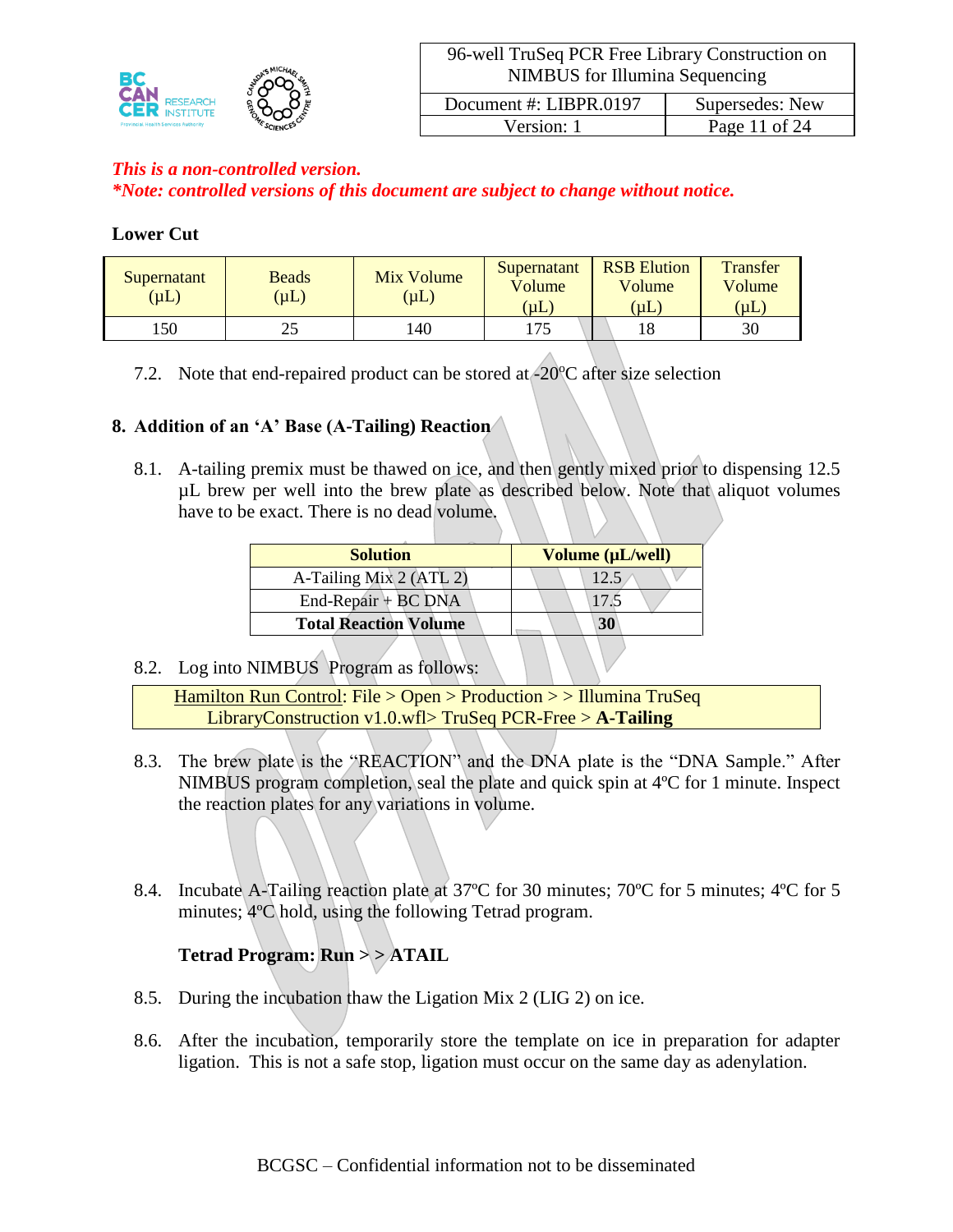

*\*Note: controlled versions of this document are subject to change without notice.*

# **Note: DO NOT bead clean adenylated library.**

### **9. Adapter Ligation**

- 9.1. Diluted (1:1) IDT for Illumina TruSeq DNA UD Indexes adapters are pre-aliquoted into single use AB1000 plates. See Appendix E on how to make the diluted adapter plate and single use adapter plates (5 µL**)**.
- 9.2. It is crucial that you know indexes being used for the set of libraries you are making and that the adapter plate layout matches your sample plate.
- 9.3. Confirm with your supervisor if you have any questions on how to proceed.
- 9.4. Thawed Ligation Mix 2 must be mixed gently prior to dispensing into the brew plate using volumes described below. Note that aliquot volumes have to be exact. There is no dead volume. Return Ligation Mix 2 immediately to the freezer after use.
- 9.5. The Ligation brew becomes the reaction plate. Template is first combined with the adapter plate and then the template/adapter mix is subsequently added to the Ligation brew plate. See the table below for reaction set-up.

| Volume (µL/well) |
|------------------|
| 2.5              |
|                  |
|                  |
| 37.5             |
|                  |

9.6. Log into NIMBUS Program as follows:

Hamilton Run Control: File> Open> Production> > Illumina TruSeq LibraryConstruction v1.0.wfl> TruSeq PCR-Free >**Adapter Ligation**

- 9.7. Seal the plates and quick spin at  $4^{\circ}$ C for 1 minute after the NIMBUS process has completed. Inspect the reaction plates for any variations in volume.
- 9.8. Incubate Ligation reaction plate(s) at 30ºC for 10 minutes, using the following Tetrad program:

# **Tetrad Program: Run > > LIG30**

9.9. While the ligation incubation is running, set up the NIMBUS for bead clean up. Bead clean up must occur immediately after the ligation reaction is completed.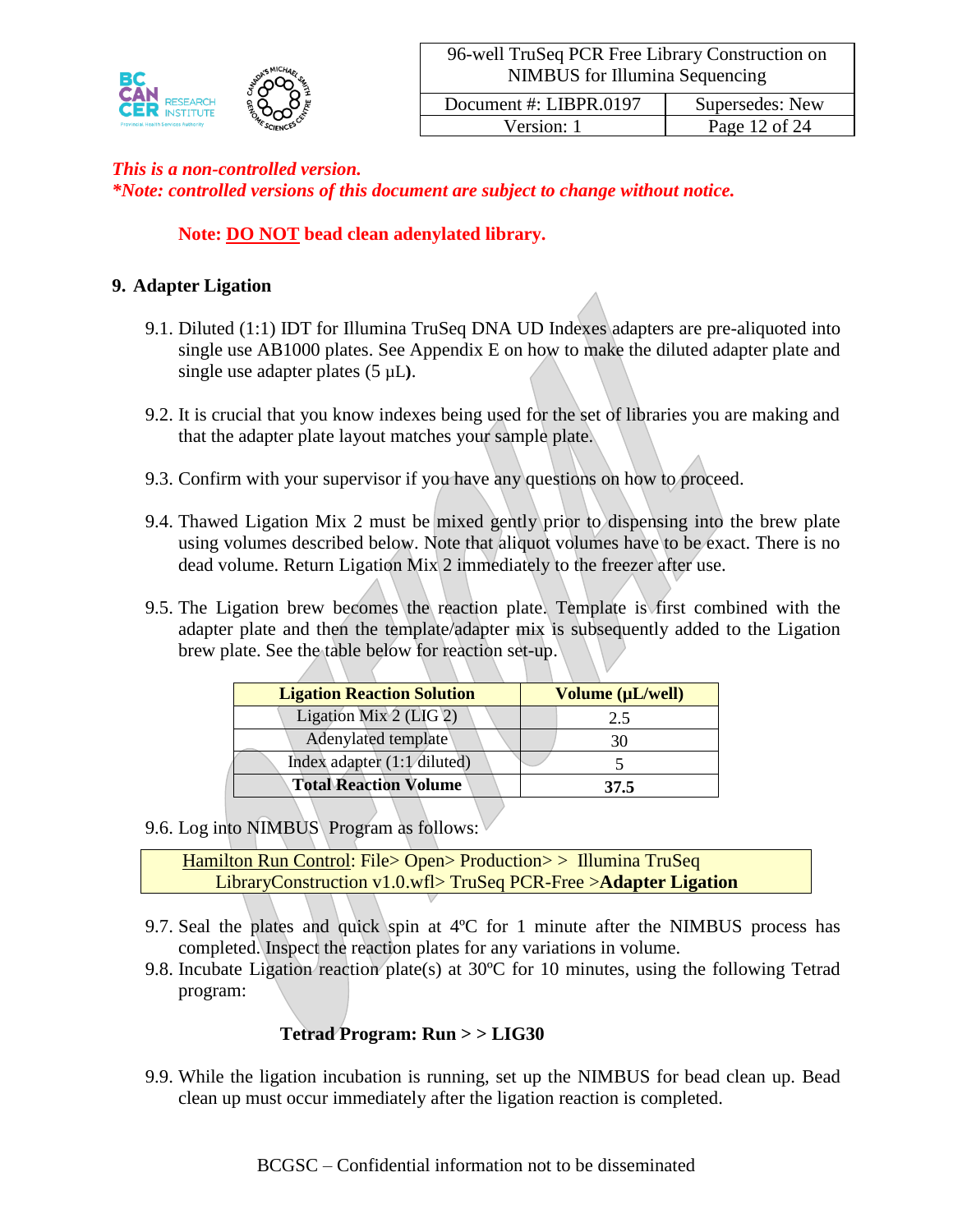

*\*Note: controlled versions of this document are subject to change without notice.*

9.10. **After the 10 minute incubation, quick spin the plate and then proceed immediately to Bead Clean Up after ligation**. Store plate on ice during set up.

# **10. Bead Clean Up after Ligation**

- 10.1. The input volume for this step is 37.5 µL per well.
- 10.2. Log into the following NIMBUS program:

Hamilton Run Control: File> Open> Production> > Illumina TruSeq LibraryConstruction v1.0.wfl> TruSeq PCR-Free > **Bead clean Ligation (2x)**

10.3. Post-ligation bead cleanup is performed twice and a safe stopping point is after the first bead clean. A prompt will appear asking "Do you want to skip the first bead clean? Yes, No or Quit". If you want to proceed to the first bead clean and pause, select "No". If you have already finished one round of bead clean and are continuing, select "Yes" (see Figure below).

| Do you want to skip the first bead clean step?                            |     |      |  |
|---------------------------------------------------------------------------|-----|------|--|
| ,,,,,,,,,,,,,,,,,,,,,,,,,,,,,,,,,,,<br>,,,,,,,,,,,,,,,,,,,,,,,,,,,,,,,,,, | NO. | QUIT |  |
|                                                                           |     |      |  |

10.4. Samples can be stored at  $-20^{\circ}$ C or you may proceed immediately to prepare samples for qPCR.

# **11. Dilute for qPCR**

- 11.1. This step is designed to make serial dilutions for automated qPCR setup.
- 11.2. Prepare a solution of 0.05% Tween 20 in EB buffer by adding 75 µL of Tween 20 (10%) solution to 15 mL of Qiagen EB buffer. Mix well. For larger volumes, use 250 µL of Tween 20 (10%) to 49.75 mL of Qiagen EB Buffer.
- 11.3. Log into the NIMBUS as follows:

Hamilton Run Control: File> Open> Production> > Illumina TruSeq LibraryConstruction v1.0.wfl> TruSeq PCR-Free > **Dilute for QC and/or qPCR> \*Select appropriate protocol**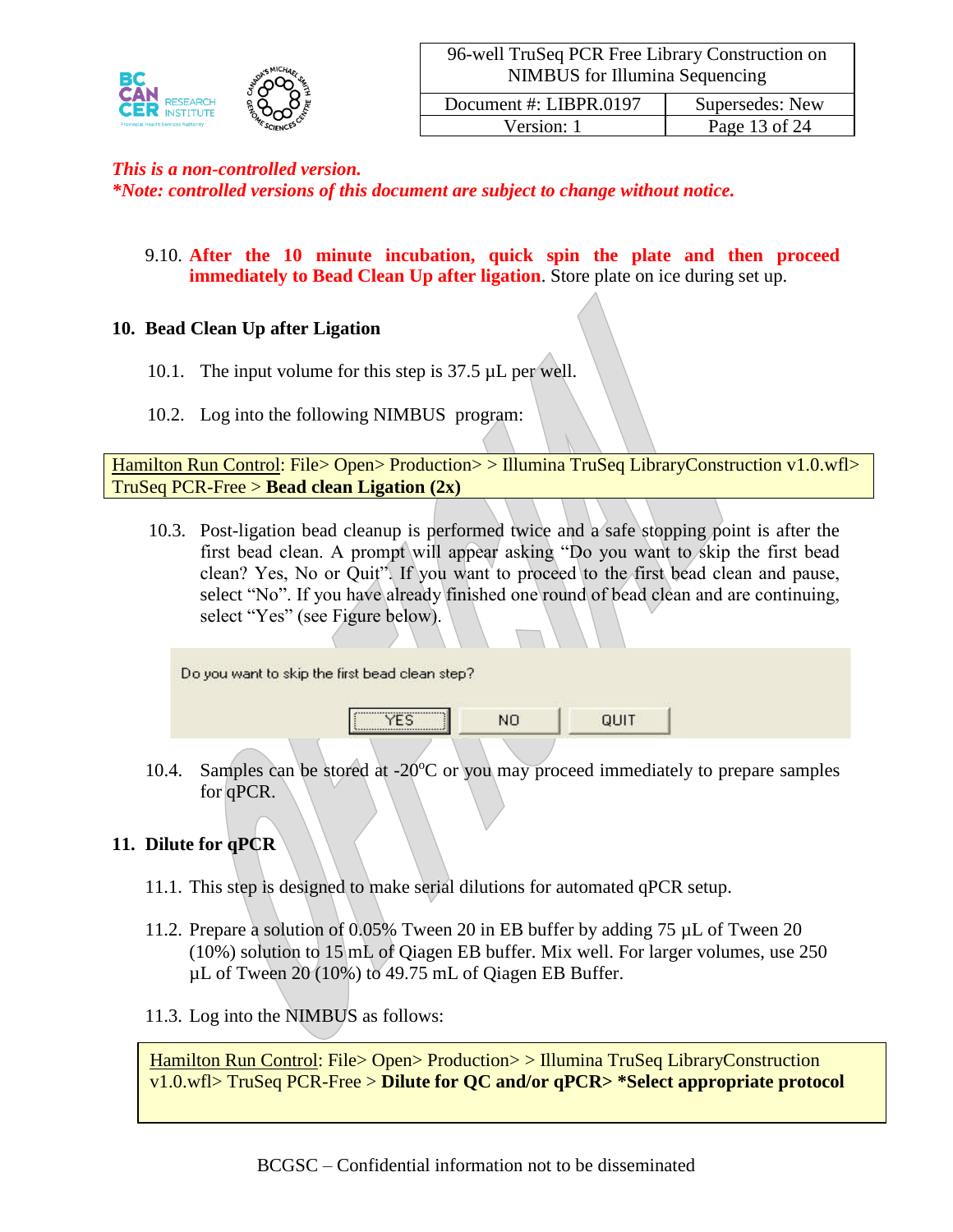

Version: 1 Page 14 of 24

# *This is a non-controlled version.*

*\*Note: controlled versions of this document are subject to change without notice.*

- 11.3.1. Select the appropriate protocol: 3-step dilute: Set up for qPCR only
- 11.4. Follow the deck layout. The NIMBUS will prepare the following dilution series: 2 in 38 (1/20 dilution), 2 in 48 (1/500 dilution) and 8 in 32 (1/2500 dilution). The 1/2500 dilution plate is used for qPCR. Refer to LIBPR.0125 - Automated qPCR reaction setup.
- 11.5. If the PCR free genome samples are to be pooled, use the average bp, 560 bp, to calculate the nM for sub-libraries based on qPCR results. Refer to your APC's instructions for normalization and pooling info. If normalization and pooling are done using JANUS G3, refer to the following SOP:

LIBPR.0146 JANUS G3 Normalization and Pooling of DNA Samples

11.6. If the PCR-free genomes are not pooled, proceed to step 12.

### **12. Re-array into 1.5 mL Tubes for Submission**

- 12.1. Discuss with supervisor to see if libraries pass the acceptance criteria. If libraries pass the acceptance criteria, libraries can be re-arrayed into 1.5 mL tubes for submission.
- 12.2. If rescue PCR is needed, please see Appendix B.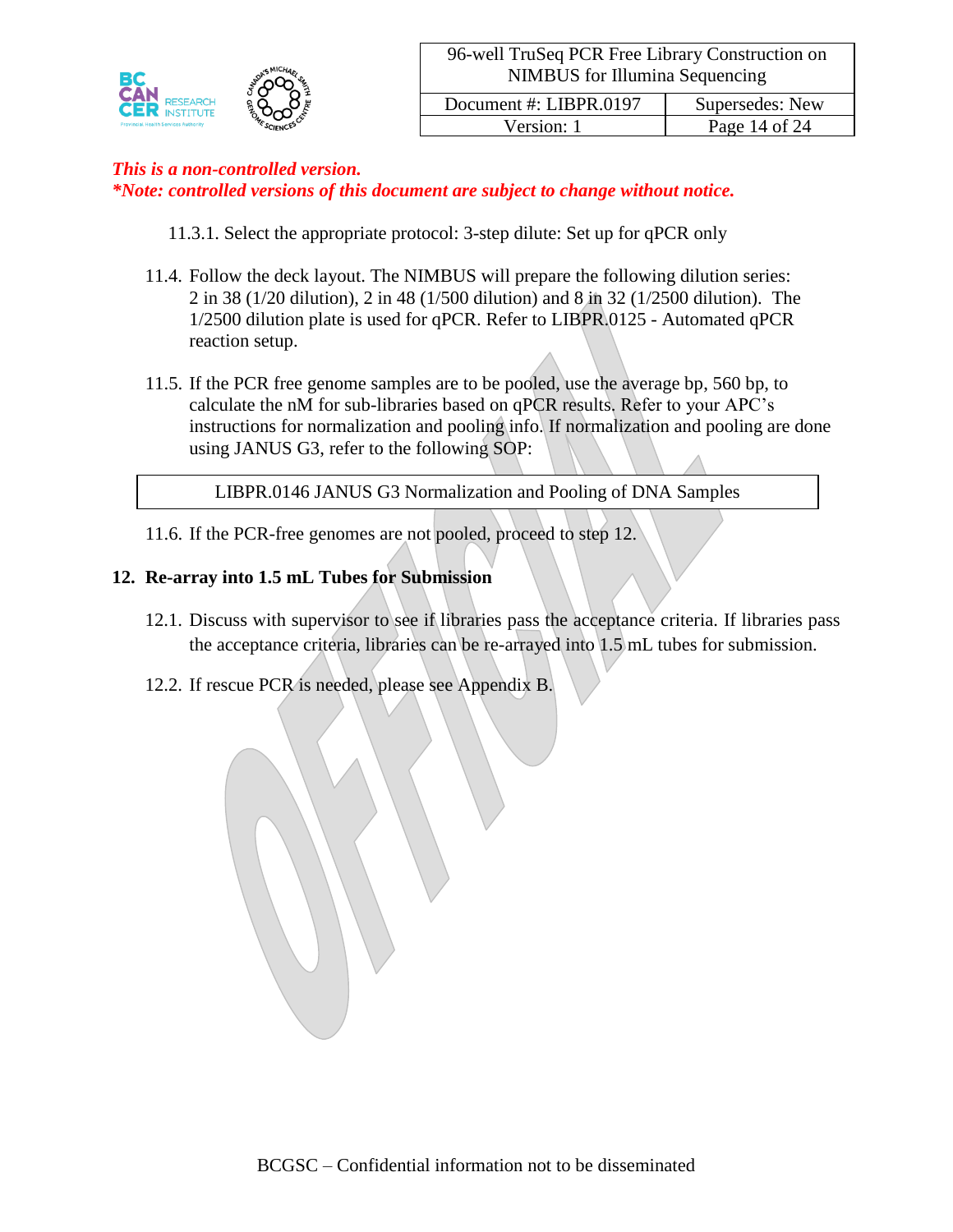

*\*Note: controlled versions of this document are subject to change without notice.*

# **Appendix A: LIMS Protocol**

- 1. Start of Plate Library Construction– IDX pipeline
- 2. Bioanalyzer Run-QC Category: sonication QC
- 3. A-TruSeq PCR Free Library Construction IDX pipeline
	- **Be sure to scan the NIMBUS equ ID**
	- **Avg\_DNA\_bp\_size: 560**
- 4. Bioanalyzer Run or Caliper Run- QC Category: Post library construction size selection: **Only needed if doing Rescue PCR.**

Enter the following attributes:

- 1) Library\_size\_distribution\_bp
	- 2) Avg\_DNA\_bp\_size
- 5. PCR\_Rescue only run this protocol when PCR rescue is required.
- 6. qPCR Run generated in LIMS
- 7. qPCR quant
- 8. Final\_Submission TPE (no pooling) or DITP (Dual-indices pooling)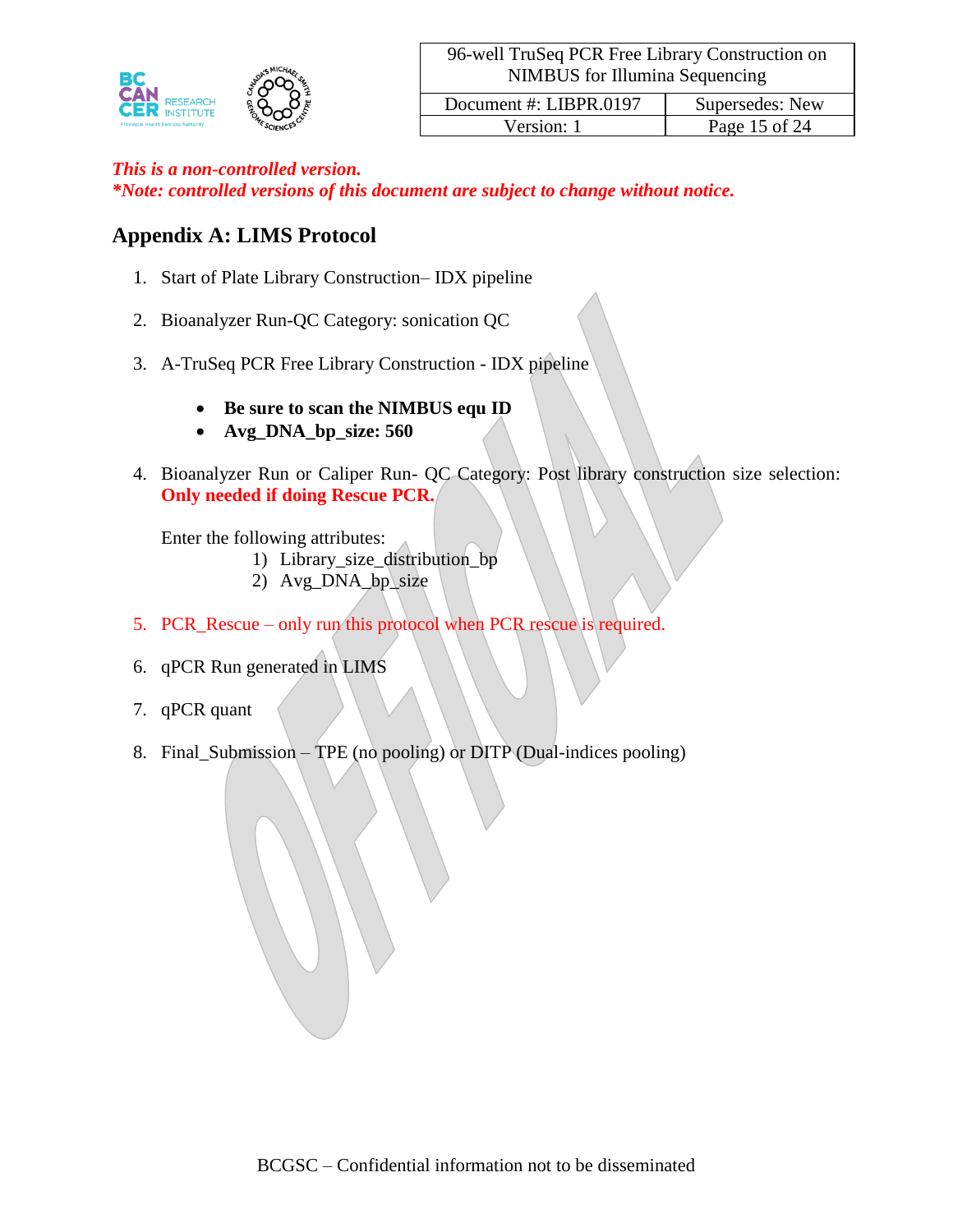

*\*Note: controlled versions of this document are subject to change without notice.*

# **Appendix B: Rescue PCR**

# **1. Rescue PCR for failed PCR-Free library**

- 1.1. Libraries that do not meet the acceptance criteria may be rescued by doing 4 cycles PCR or more as specified by your supervisor.
- 1.2. The volume requirement is as follows:

| <b>Solution</b>                                                                                       | $1 \text{ rxn } (\mu L)$ |                                |
|-------------------------------------------------------------------------------------------------------|--------------------------|--------------------------------|
| Undiluted ligated template                                                                            |                          |                                |
| NEBNext Ultra II Q5 Master Mix<br>$10\mu$ M 5' IDX CAP<br>$10\mu$ M 3' IDX CAP<br>Nuclease free water | 12.5<br>0.5              | <b>PCR Brew</b><br>$(17\mu L)$ |
| <b>Reaction total</b>                                                                                 | 25                       |                                |
|                                                                                                       |                          |                                |

1.3. Generate a brew calculator in LIMS as follows:

LIMS: Mix Standard Solution > **PCRfree-Rescue-Q5** > *follow the prompts* > Save Standard Solution

1.4. Use a single pipette or Gilson Distriman to dispense 17 µL of PCR rescue brew into an AB1000 plate labeled "PCR rescue". Transfer 8 µL of Adapter-ligated template DNA into the "PCR rescue" plate.

\*Heat seal the plate using Adhesive foil EZPierce 20 µM Thermal foil (Cat. No. AB1720, Thermo Fisher). The equipment used for this is ALPS 50V Microplate Heat Sealer (Cat. No. AB-1443, Thermo Scientific). Please see Appendix D for instructions.

1.5. Perform 4 cycle PCR using the following tetrad program:

# **Tetrad program: >PF'PCR4.**

1.6. Rescue PCR is followed by 1:1 bead clean according as described below.

# **2. ALINE PCR Clean DX Bead Clean Up after PCR rescue**

2.1. Clean up PCR rescue using ALINE beads as described in the following SOP: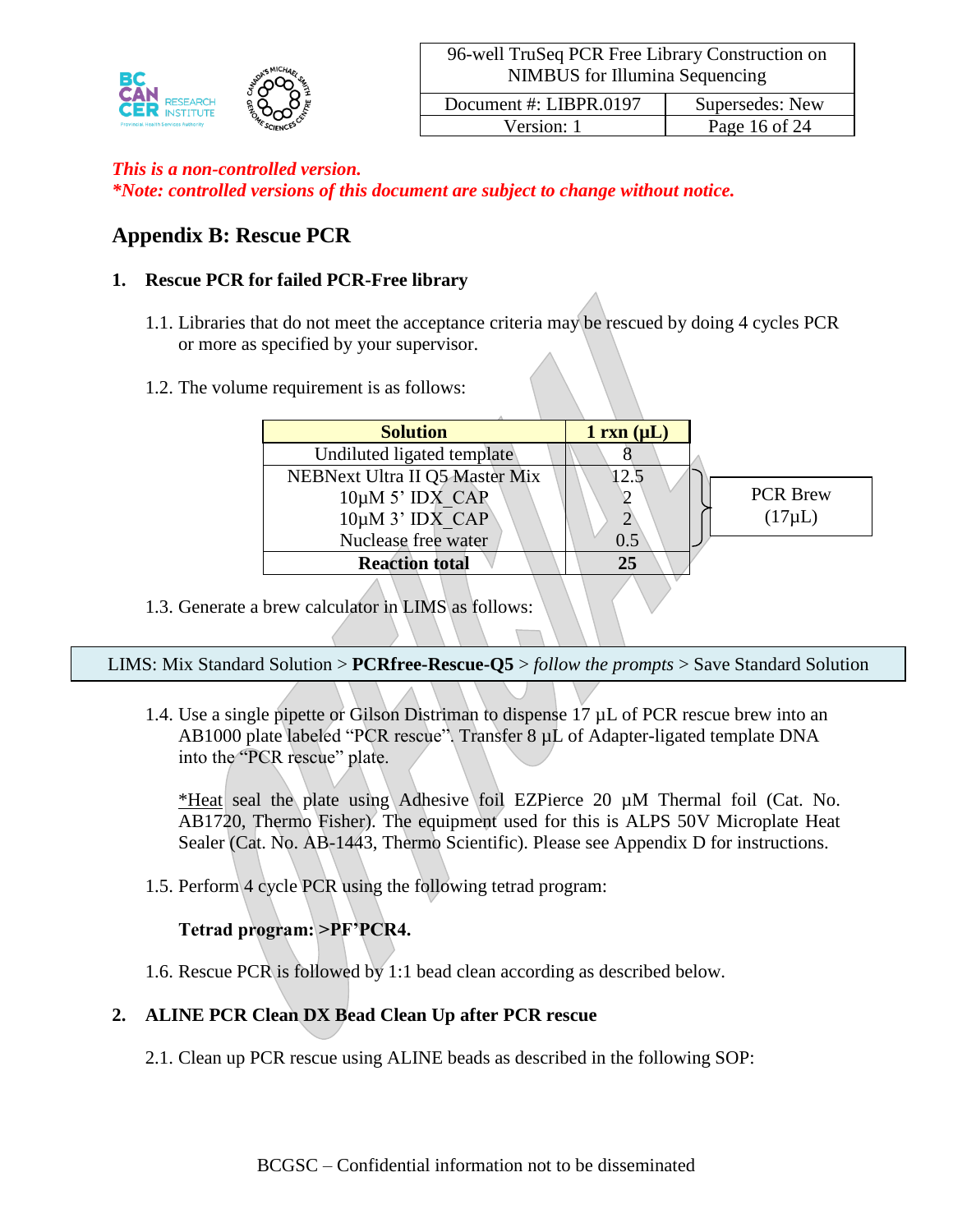

# *This is a non-controlled version. \*Note: controlled versions of this document are subject to change without notice.*

LIBPR.0073- Manual Bead Clean using Ampure XP Beads

2.2. Specific volumes are highlighted below.

| <b>DNA</b><br>volume<br>$(\mu L)$ | <b>Bead</b><br><b>Volume</b><br>$(\mu L)$ | <b>Mixing</b><br>Volume<br>$(\mu L)$ | <b>Bead</b><br><b>Binding</b><br><b>Time</b><br>(mins) | <b>Magnet</b><br><b>Clearing</b><br><b>Time</b><br>(mins) | <b>Superna</b><br>tant<br>Volume<br>$(\mu L)$ | $2x\,70\%$<br><b>EtOH</b><br>Wash<br>Vol (uL) | <b>Ethanol</b><br><b>Air Drv</b><br><b>Time</b><br>(mins) | <b>EB</b><br><b>Elution</b><br><b>Volume</b><br>$(\mu L)$ | <b>Elution</b><br><b>Time</b><br>(mins) | <b>Magnet</b><br><b>Elution</b><br><b>Time</b><br>(mins) | <b>Transfer</b><br><b>Volume</b><br>$(\mu L)$ |
|-----------------------------------|-------------------------------------------|--------------------------------------|--------------------------------------------------------|-----------------------------------------------------------|-----------------------------------------------|-----------------------------------------------|-----------------------------------------------------------|-----------------------------------------------------------|-----------------------------------------|----------------------------------------------------------|-----------------------------------------------|
| 25                                | 25                                        | 40                                   |                                                        |                                                           | 50                                            | 150                                           |                                                           | ാറ                                                        |                                         |                                                          | 20                                            |

2.3. Quantify the rescued PCR products by Qubit quant according to the following protocol:

LIBPR.0153 Quantifying DNA Samples using the Qubit 4 Fluorometer

2.4. Run 1 µL aliquot of each PCR Rescued sample on a DNA1000 Agilent chip according to the following protocol:

LIBPR.0017 Operation and Maintenance of the Agilent 2100 Bioanalyzer for DNA Samples

- 2.5. Use the determined bp from the Agilent profile and the Qubit concentration to calculate the molarity of the rescued DNA.
- 2.6. Follow LIMS SOP as per Appendix A, step 10: PCR Rescue
- 2.7. Confirm the concentration with your APC and submit the sample for sequencing if the submission criteria for concentration are met.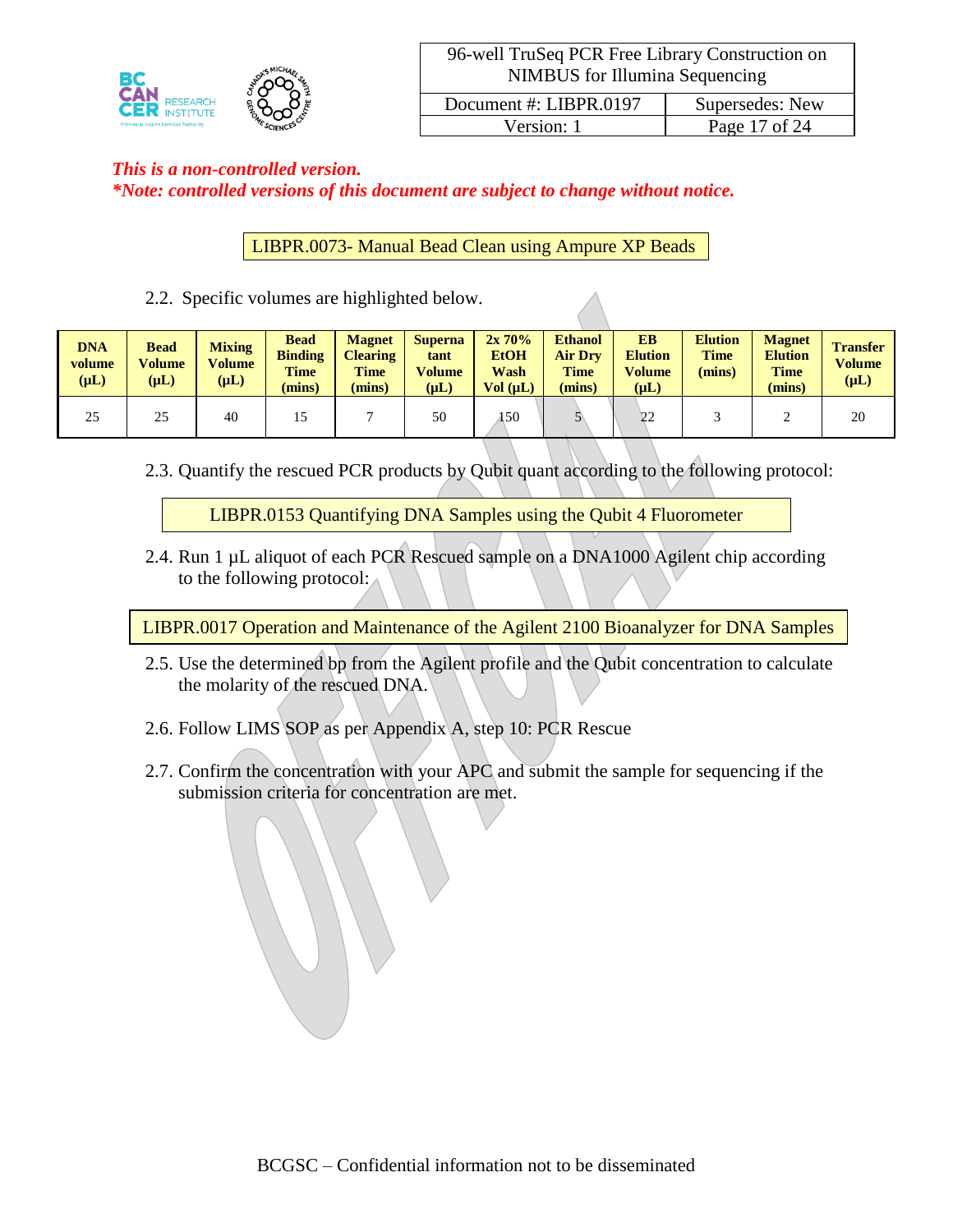

*\*Note: controlled versions of this document are subject to change without notice.*

# **Appendix C: Manual PCR free library construction**

# **1. Shearing & QC**

- 1.1. Transfer gDNA, to Covaris LE220 vessels
- 1.2. Covaris LE220, LIBPR.0097
- 1.3. QC: Agilent HS DNA Assay

# **2. End Repair**

| <b>Solution</b>          | $1 \text{ rxn } (\mu L)$ |
|--------------------------|--------------------------|
| End-Repaired gDNA        |                          |
| End Repair Mix 2 (ERP 2) | 40                       |
| <b>Reaction volume</b>   | 100                      |

- 2.1. Transfer 40  $\mu$ L of End Repair Mix 2 (ERP2) into wells of a destination plate.
- 2.2. Transfer 60 µL of sheared & repaired DNA to the brew, mix using 80% volume, 10X.
- 2.3. Tetrad Program >  $ER30$  for  $30^{\circ}$ C at 30 minutes: hold  $4^{\circ}$ C
- 2.4. Safe stopping point if stored at  $-20^{\circ}$ C.

# **3. Upper/Lower Size Selection**

3.1. Ethanol and Sample Purification Beads (SPB) must be incubated at room temperature for at least 30 minutes before use.

#### Upper Cut

| <b>DNA</b><br>volume<br>$(\mu L)$ | <b>Bead</b><br>Volume<br>$(\mu L)$ |    | <b>Mixing</b><br>Volume<br>$(\mu L)$ | <b>Bead</b><br><b>Binding</b><br><b>Time</b><br>(mins) | <b>Magnet</b><br><b>Clearing</b><br><b>Time</b><br>(mins) | <b>Supernatant</b><br><b>Volume</b> |  |
|-----------------------------------|------------------------------------|----|--------------------------------------|--------------------------------------------------------|-----------------------------------------------------------|-------------------------------------|--|
| 100                               |                                    | 50 | 120                                  |                                                        |                                                           | 150                                 |  |

Lower Cut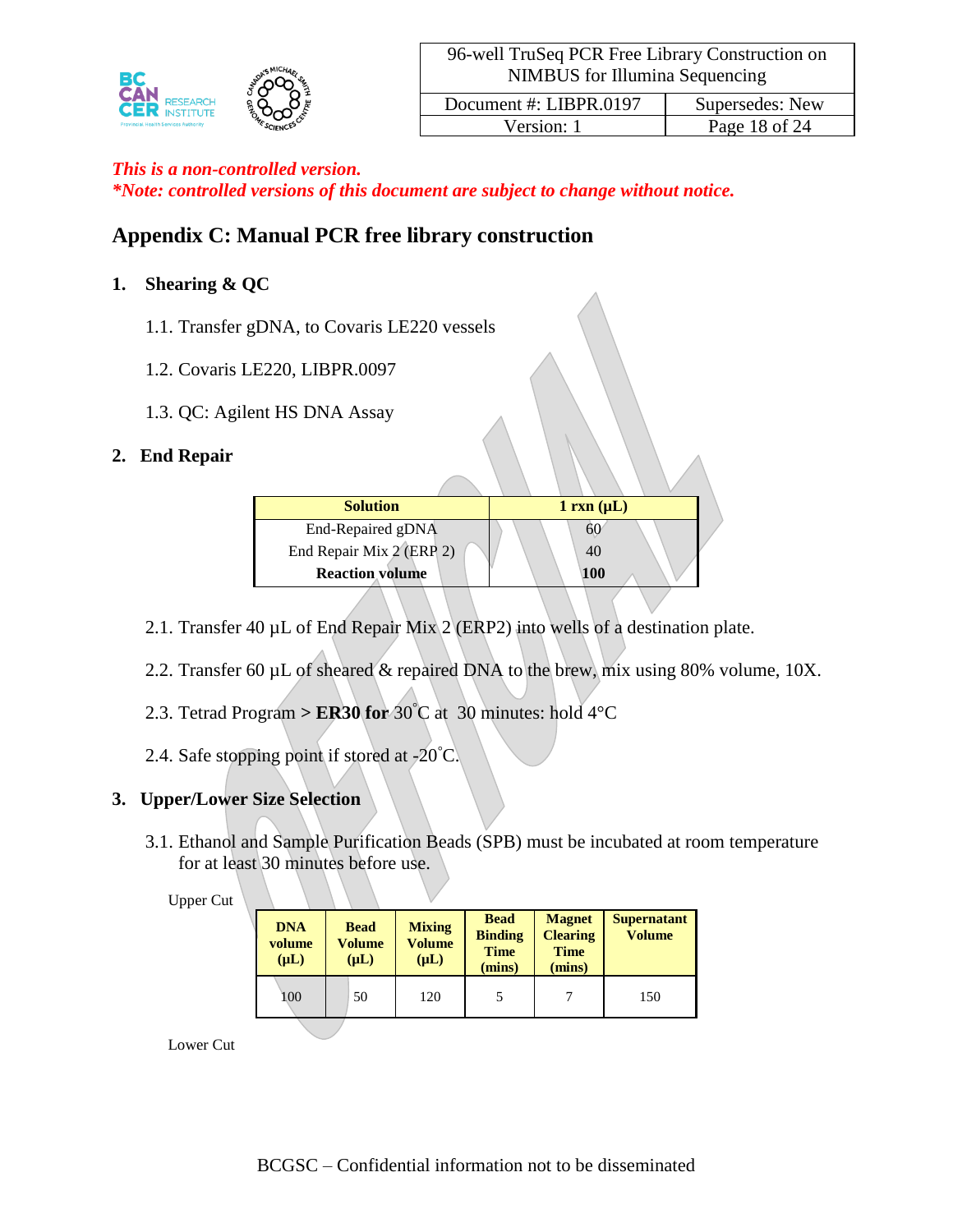

*\*Note: controlled versions of this document are subject to change without notice.*

| <b>Superna</b><br>tant<br><b>Volume</b><br>$(\mu L)$ | <b>Bead</b><br>Volume<br>$(\mu L)$ | <b>Mixing</b><br>Volume<br>$(\mu L)$ | <b>Bead</b><br><b>Binding</b><br><b>Time</b><br>(mins) | <b>Magnet</b><br><b>Clearing</b><br><b>Time</b><br>(mins) | <b>Ethanol</b><br><b>Air Dry</b><br><b>Time</b><br>(mins) | <b>RSB</b><br><b>Elution</b><br><b>Volume</b><br>$(\mu L)$ | <b>Elution</b><br><b>Time</b><br>(mins) | <b>Magnet</b><br><b>Elution</b><br><b>Time</b><br>(mins) | <b>Transfe</b><br>Volume<br>$(\mu L)$ |
|------------------------------------------------------|------------------------------------|--------------------------------------|--------------------------------------------------------|-----------------------------------------------------------|-----------------------------------------------------------|------------------------------------------------------------|-----------------------------------------|----------------------------------------------------------|---------------------------------------|
| 150                                                  | 25                                 | 140                                  |                                                        |                                                           |                                                           | 18                                                         |                                         |                                                          | 18                                    |

3.2. Note: This is a safe stopping point. Do not proceed to adenylation unless you have adequate time to perform ligation reaction as well.

### **4. A-Tailing**

| <b>Solution</b>           | $1 \text{ rxn } (\mu L)$ |
|---------------------------|--------------------------|
| End-Repair + BC DNA       | 17.5                     |
| A-Tailing Mix 2 $(ATL/2)$ | 2.5                      |
| <b>Reaction volume</b>    |                          |

- 4.1. Transfer 12.5 µL of A-Tailing Mix 2 (ATL 2) to 17.5 µL of size selected and repaired/phosphorylated DNA.
- 4.2. Tetrad Program: >ATAIL
- 4.3. Proceed directly to in-tandem ligation (**do not bead clean after Adenylation**). Store on ice while preparing Ligation premix and adapters.

### **5. Adapter Ligation**

5.1. **Dilute Adapters 1:1 unless using pre-aliquoted plate that is at working concentration**

| <b>Solution</b>                                        | $1 \, \text{rxn} \, (\mu L)$ |
|--------------------------------------------------------|------------------------------|
| <b>Adenylated template</b>                             | 30                           |
| Ligation Mix 2 (LIG 2)                                 | 2.5                          |
| IDT for Illumina TruSeq DNA UD Index (1:1)<br>Diluted) |                              |
| <b>Reaction volume</b>                                 | 37.5                         |

- 5.2. Transfer Template to single use adapter plate containing 5 µL of pre-diluted IDT for Illumina TruSeq DNA UD Index adapter per well.
- 5.3. Transfer 2.5  $\mu$ L of ligation brew to 30  $\mu$ L of template plus index adapter.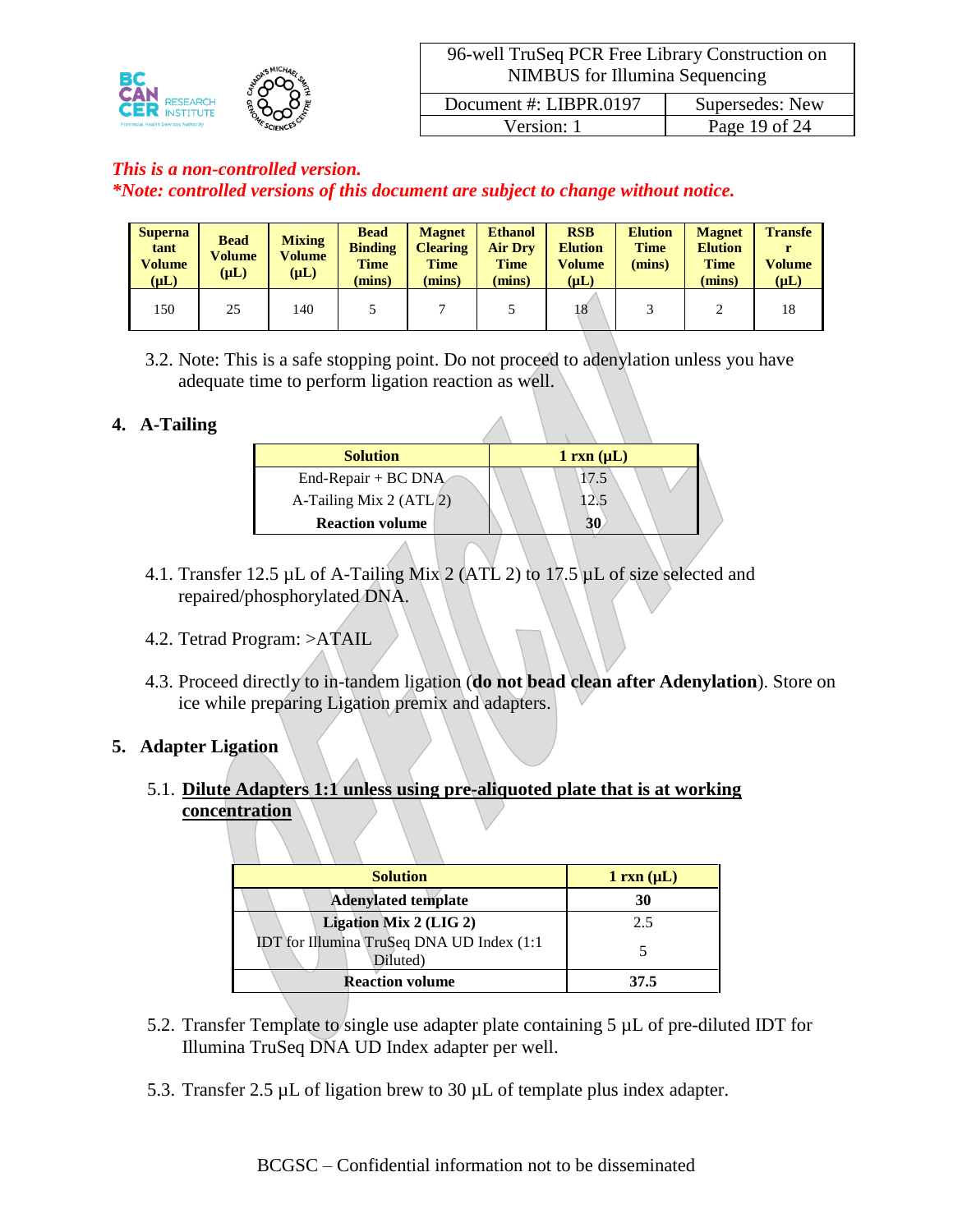

*\*Note: controlled versions of this document are subject to change without notice.*

- 5.4. Reset pipette to 80% total volume, mix 10X.
- 5.5. Select tetrad program: > LIG30
- 5.6. Set a timer for 10 minutes. Quick spin plate and store on ice immediately after the 10 minute ligation.

#### **6. Double Bead Clean post Ligation (1:1)**

#### **Bead clean #1**

| <b>DNA</b><br>volume<br>$(\mu L)$ | <b>Bead</b><br><b>Volume</b><br>$(\mu L)$ | <b>Mixing</b><br><b>Volume</b><br>$(\mu L)$ | <b>Bead</b><br><b>Binding</b><br><b>Time</b><br>(mins) | <b>Magnet</b><br><b>Clearing</b><br><b>Time</b><br>(mins) | 2x70%<br><b>EtOH</b><br>Wash<br>Vol (uL) | <b>Ethanol</b><br><b>Air Dry</b><br><b>Time</b><br>(mins) | <b>RSB</b><br><b>Elution</b><br>Volume<br>$(\mu L)$ | <b>Elution</b><br><b>Time</b><br>(mins) | <b>Magnet</b><br><b>Elution</b><br><b>Time</b><br>(mins) | <b>Transfer</b><br><b>Volume</b><br>$(\mu L)$ |
|-----------------------------------|-------------------------------------------|---------------------------------------------|--------------------------------------------------------|-----------------------------------------------------------|------------------------------------------|-----------------------------------------------------------|-----------------------------------------------------|-----------------------------------------|----------------------------------------------------------|-----------------------------------------------|
| 37.5                              | 37.5                                      | 60                                          |                                                        | 8                                                         | 50                                       |                                                           | 52                                                  | $\gamma$                                |                                                          | 50                                            |

#### **Bead clean #2**

| <b>DNA</b><br>volume<br>$(\mu L)$ | <b>Bead</b><br><b>Volume</b><br>$(\mu L)$ | <b>Mixing</b><br><b>Volume</b><br>$(\mu L)$ | <b>Bead</b><br><b>Binding</b><br><b>Time</b><br>(mins) | <b>Magnet</b><br><b>Clearing</b><br><b>Time</b><br>(mins) | $2x\,70\%$<br><b>EtOH</b><br>Wash<br>Vol (uL) | <b>Ethanol</b><br><b>Air Drv</b><br><b>Time</b><br>(mins) | <b>RSB</b><br><b>Elution</b><br><b>Volume</b><br>$(\mathbf{u} \mathbf{L})$ | <b>Elution</b><br><b>Time</b><br>(mins) | <b>Magnet</b><br><b>Elution</b><br><b>Time</b><br>(mins) | <b>Transfer</b><br><b>Volume</b><br>$(\mu L)$ |
|-----------------------------------|-------------------------------------------|---------------------------------------------|--------------------------------------------------------|-----------------------------------------------------------|-----------------------------------------------|-----------------------------------------------------------|----------------------------------------------------------------------------|-----------------------------------------|----------------------------------------------------------|-----------------------------------------------|
| 50                                | 50                                        | 80                                          |                                                        | $\circ$<br>δ                                              | $150^{\circ}$                                 |                                                           | 22                                                                         |                                         |                                                          | 20                                            |

6.1. The ligated template can be stored at  $-20^{\circ}$ C after the first or second bead clean up step.

#### **7. Dilute for qPCR**

7.1. Samples should be diluted using the automated NIMBUS protocol.

Hamilton Run Control: File> Open> Production> -> Library Construction-Scheduler.wfl> PCRFree > **Dilute for QC and/or qPCR> \*Select appropriate protocol**

- 7.2. Refer to LIBPR.0125 for qPCR set up.
- 7.3. If the PCR-free genome samples are to be pooled, use 560 bp to calculate the nM for the sub-libraries.
- 7.4. Follow the APC's instructions regarding pooling and subsequent qPCR.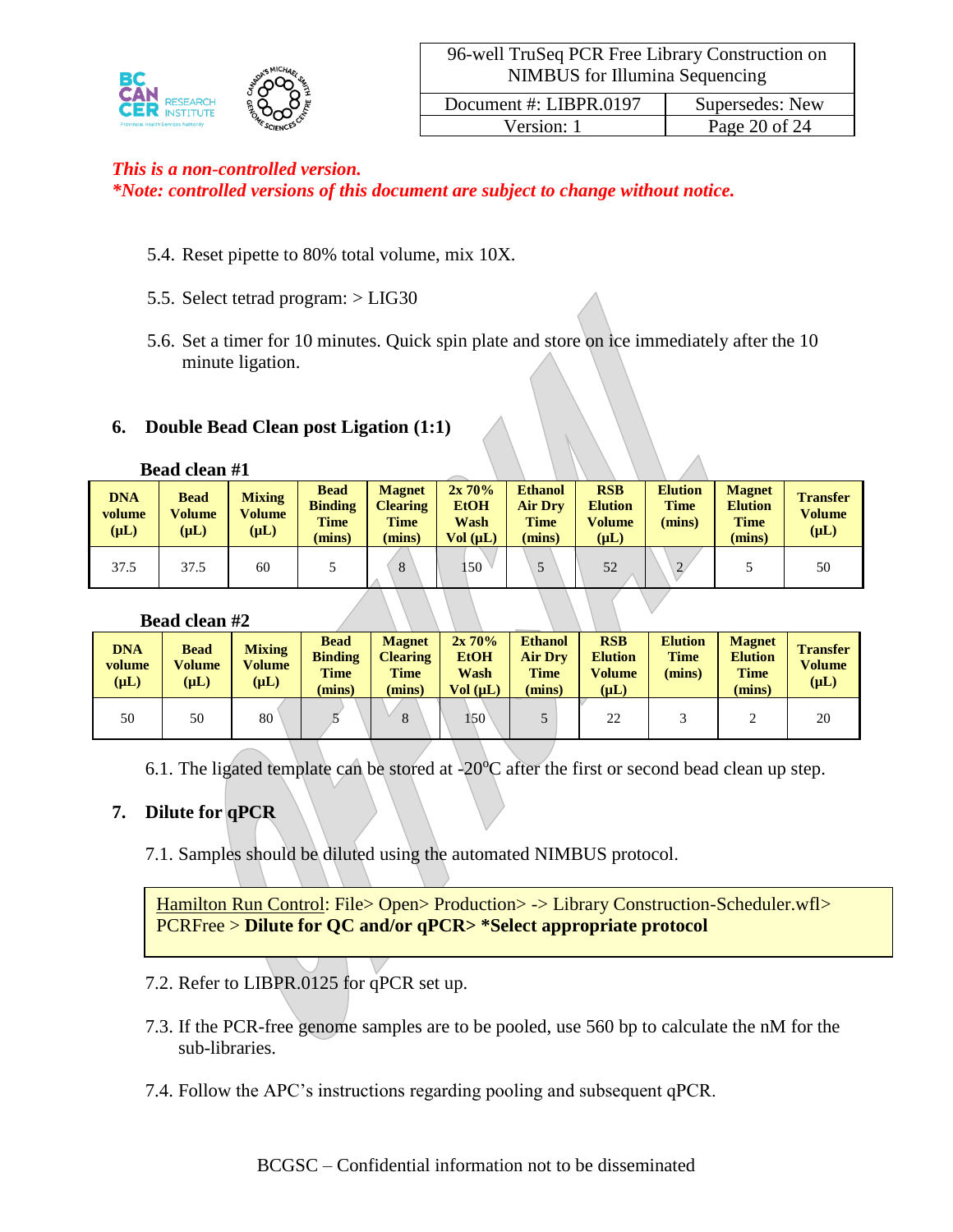

*\*Note: controlled versions of this document are subject to change without notice.*

7.5. If the PCR-free genomes are not pooled, proceed to step 8 following the qPCR setup using LIBPR.0125.

LIBPR.0125 Automated PCR and qPCR reactions setup

### **8. Re-array into 1.5 mL Tubes for Submission**

- 8.1. Discuss with supervisor to see if libraries pass the acceptance criteria. If libraries pass the acceptance criteria, libraries can be re-arrayed into 1.5mL tubes for submission.
- 8.2. Follow LIMS SOP, Appendix A.
- 8.3. Print all the barcodes, label tubes and affix barcodes before DNA transfer.
- 8.4. Submit the entire amount, there should be no need to dilute or hold any back.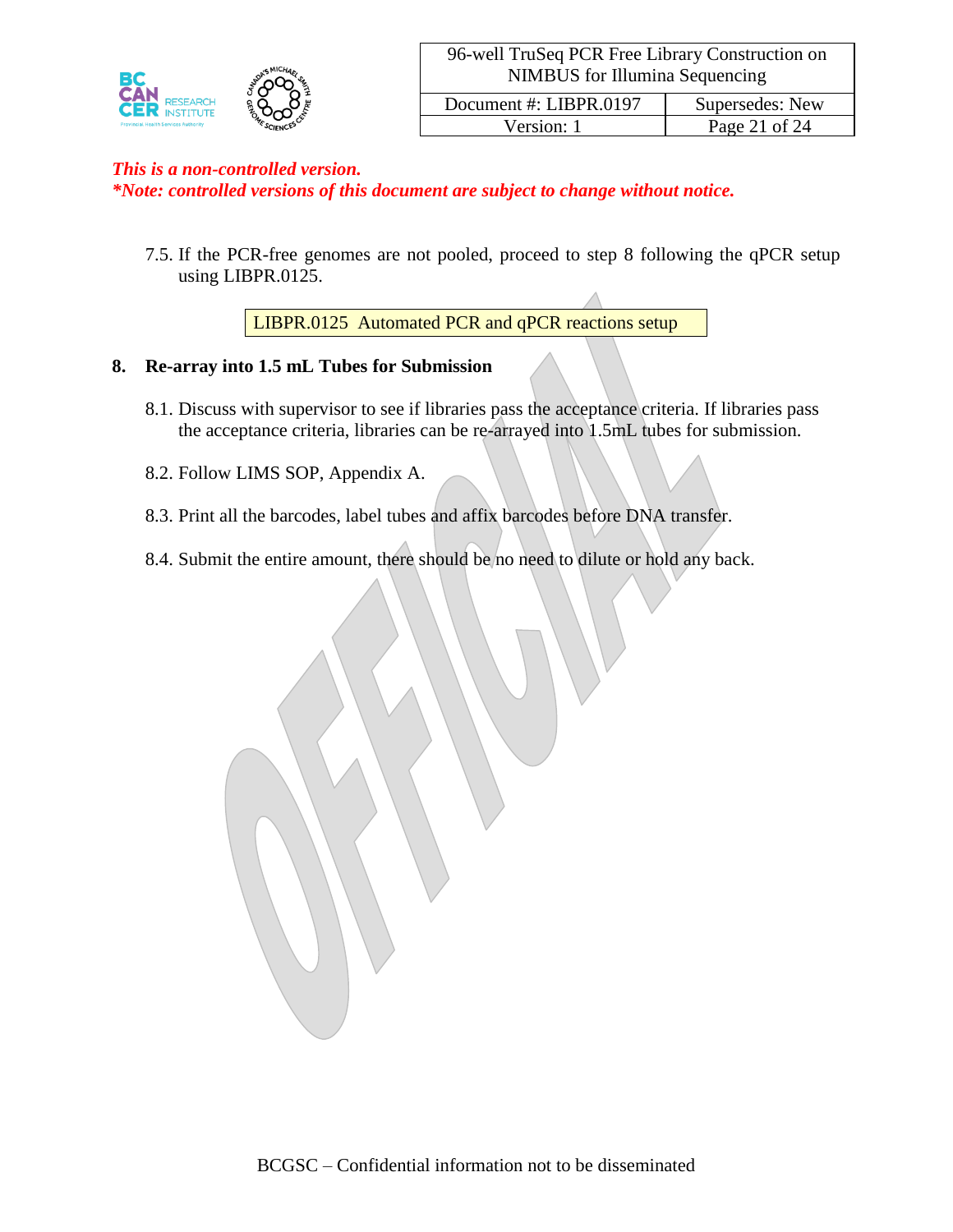

*\*Note: controlled versions of this document are subject to change without notice.*

# **Appendix D: ALPS 50V Microplate Heat Sealer**

**NOTE:** The seals should be stored in the foil seal packaging to maintain proper orientation. Failure to orient the foil seal with the adhesive side down in the plate sealer will result in the seal adhering to the instrument rather than the plate.

- 1. Turn on the ALPS 50V heat sealer and allow the instrument to warm up. The Heat on/off LED will flash during this time and stay on once the desired temperature is reached. The sealer should be pre-set for 165°C, 3 second seal time.
- 2. Place the foil seal on top of the input plate (shiny side up).
- 3. Place the plate on the plate carrier so that well A1 is in the back left corner. Avoid touching the heating surface while loading the sample plate to prevent injury.
- 4. Grasp the handle and lower to thermally compress the foil seal onto the input plate. Do NOT apply more pressure to the handle than necessary. When the correct pressure is achieved, an audible tone will sound and the timer will count down to zero.
- 5. Once the timer reaches zero, another audible tone will sound. Raise the handle to release the heater plate.
- 6. Rotate the plate so that well A1 is in the front right corner (H12 will be in the back left corner) and repeat the sealing steps 4 and 5.
- 7. Use a roller seal to ensure that all wells are properly sealed.
- 8. Put a thermal pad on top of the output plate, then close and tighten the lid.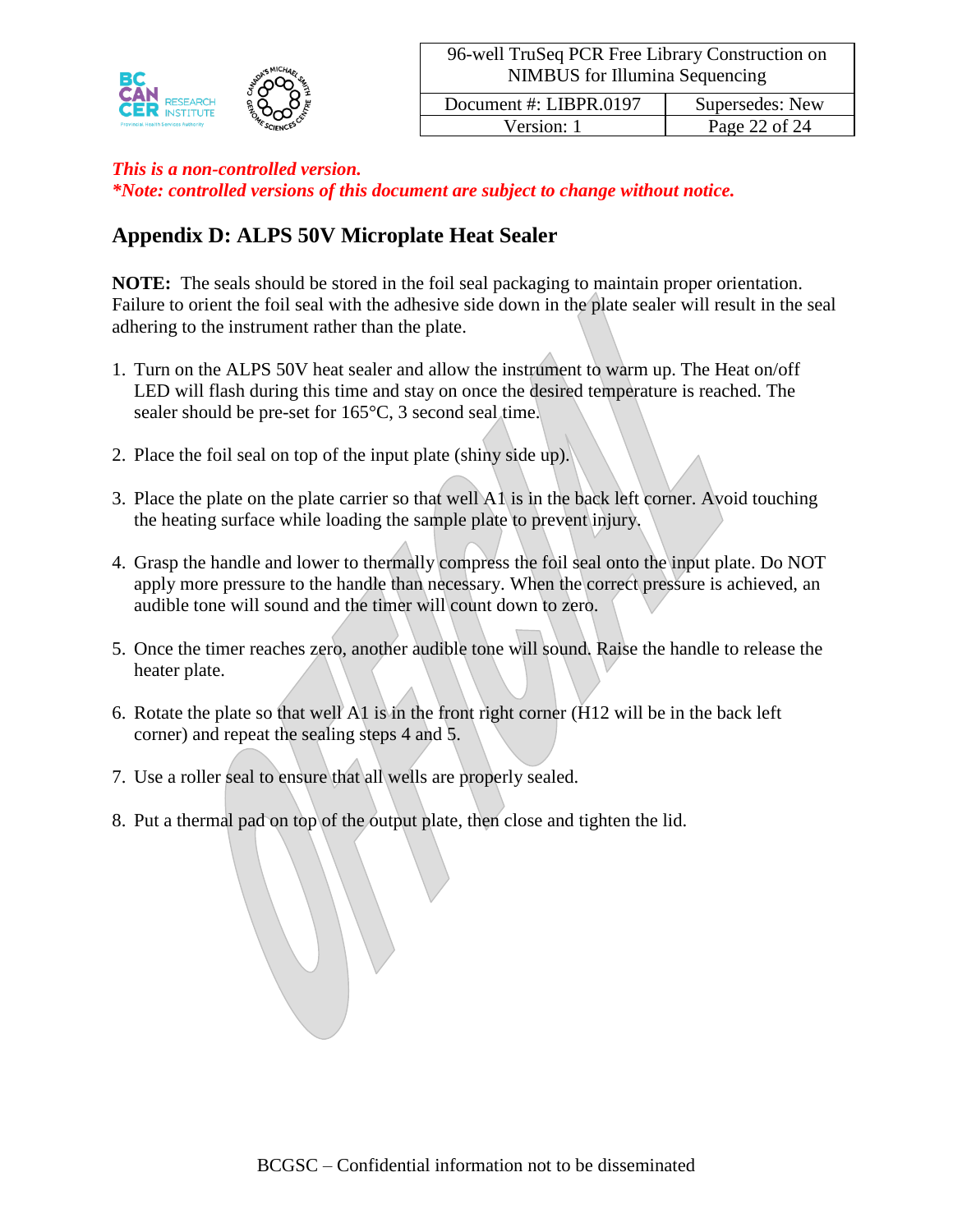

*\*Note: controlled versions of this document are subject to change without notice.*

# **Appendix E - Host Seq Indexed Adapter 1:1 Dilution Plate**

- 1. Thaw the IDT for Illumina TruSeq DNA UD index plate on ice. Centrifuge the plate at 4<sup>o</sup>C to bring liquid down. Visually check the volumes across the whole plate. Store on ice until ready for dilution steps.
- 2. Using a multichannel pipette fitted with fresh tips, manually pierce one column at a time. Do not pierce next column until post transfer.
- 3. Using the 2-20 uL multichannel pipette fitted with fresh tips, pipette up and down to mix prior to transferring **10 uL** to empty AB1000 plate.
- 4. Once all 12 columns of UD indexed adapters have been transferred to the AB1000 plate, seal the plate and quick spin. Check the 10 uL volume transfers are consistent throughout the plate
- 5. Using the NIMBUS, select **Transfer or Distribute Samples or Reagent v1.3** program.
	- a. Select **Transfer brew or samples**.
	- b. Choose **Low Profile Reservoir** as source plate and **AB-1000** as destination plate.
	- c. Select **Brew/Beads (Viscous)** as liquid type to be transferred
	- d. Enter the number of columns (**12**)
	- e. Select Destination plate first column (**1**)
	- f. Select Source plate first column (**1**)
	- g. Enter current volume in Destination plate (**10 uL**)
	- h. Enter transfer volume (**10 uL**)
	- i. Place labware according the deck layout. Fill the reservoir with EB to line.
	- j. Run the program.
- 6. After running the program, quick spin the newly diluted 1:1 plated. Check the plate for 20uL volumes throughout the plate.